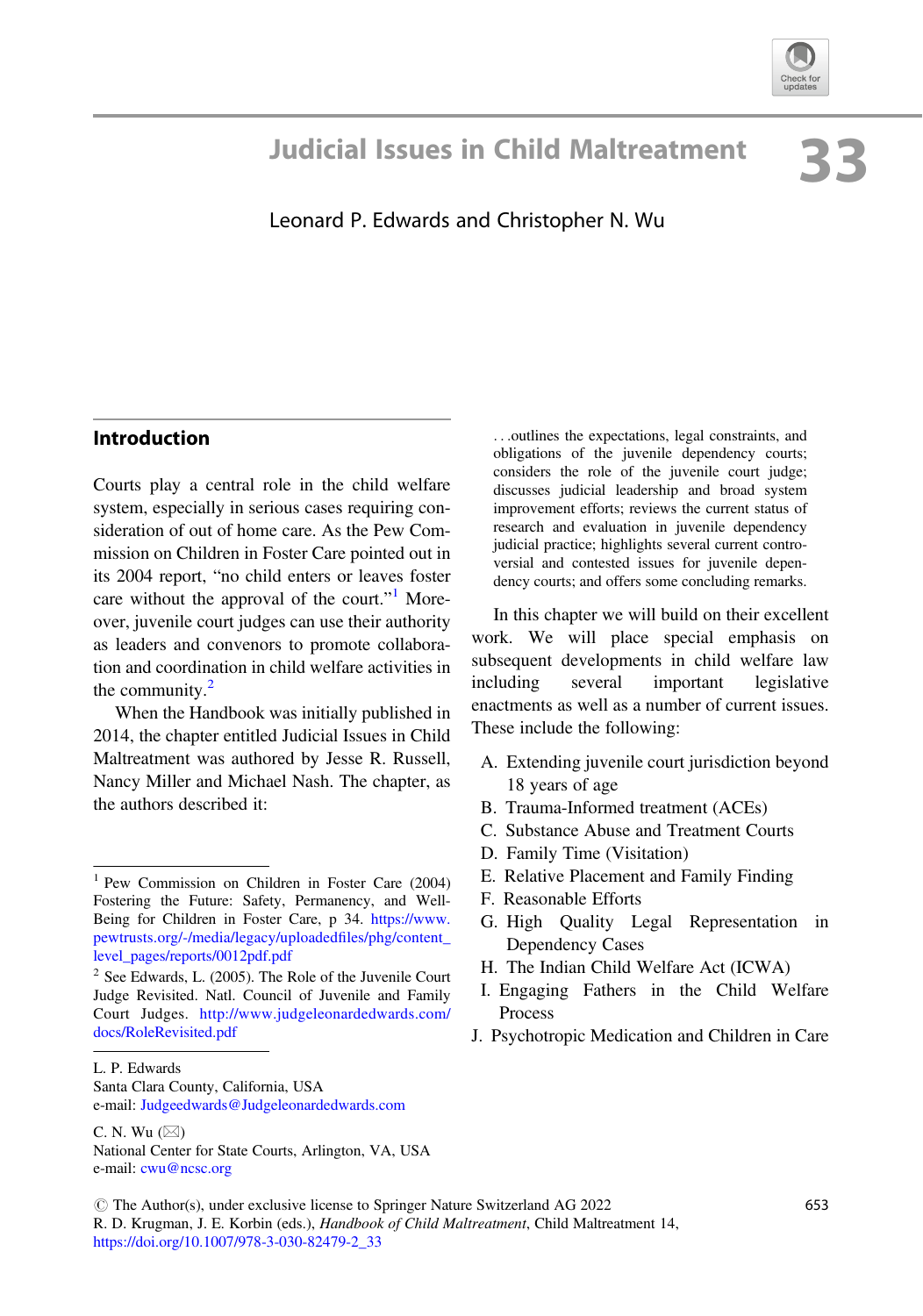## Legislative Initiatives Impacting Juvenile Dependency Court<sup>3</sup>

Child abuse and neglect law is generally found in state statutes. However, federal funding requirements imposed by Congress provide the framework and many of the details for state laws. For example, many professionals' first encounter with child abuse and neglect law is through training in mandatory reporting. The adoption of a mandatory reporting law is one of a number of conditions of the Child Abuse Prevention and Treatment Act of 1974 (CAPTA).<sup>4</sup> CAPTA was the first major federal child welfare initiative following the publication of The Battered Child Syndrome in 1962. Although CAPTA funding is a relatively modest proportion of child welfare expenditures, it has been influential in shaping child welfare practice nationally.

The federal statute that established the modern landscape for the court's involvement in child welfare is the Adoption Assistance and Child Welfare Act of  $1980<sup>5</sup>$  Most importantly, the Act made federal foster care funding contingent on courts making explicit findings that child welfare agencies made "reasonable efforts" to prevent or eliminate the need to remove the child into foster care and that the court make reasonable efforts to reunify the family following the initial removal. Notably, Congress neither defined nor funded reasonable efforts with the passage of the Act, leaving major federal child welfare funding solely for the maintenance of children in out of home placements. The reasonable efforts requirement is discussed in greater detail later in this chapter.

The court's oversight responsibilities continued to evolve with the passage of the Adoption and Safe Families Act of 1997 (ASFA).<sup>6</sup> In order to address the problem of children languishing in foster care without permanency, ASFA established new timelines for the initiation of termination of parental rights hearings based on the amount of time a child has been in foster care. ASFA also required that agencies make reasonable efforts to timely finalize a permanent placement for children unable to be reunified with their parents and allowed reasonable efforts to finalize permanency to be concurrent with reunification efforts. In addition, ASFA specified certain types of cases in which states could allow courts to exempt child welfare agencies from the 'reasonable efforts' requirements. These are cases, such as when a parent has caused the death of another child, in which reunification services need not be provided to parents following removal. In these cases, termination of parental rights and subsequent adoption proceedings can be filed sooner in order to achieve legal permanency for the child. In addition, ASFA stated Congress's intent that the child's health and safety are of paramount concern in decisions to remove a child from the home or to return the

Congress allowed states to access federal funds to implement a wide range of child welfare policies with the adoption of the Fostering Connections to Success and Increasing Adoptions Act of  $2008<sup>7</sup>$  An extremely important provision allowed states to use federal funds to extend foster care benefits to youth up to age 21 (see sec. III. A. below). Additionally, the Act enabled states to access federal funding to:

- Support guardianships with relatives;
- Require state agencies to collaborate in coordinating health care services for children in foster care;
- Ensure notice to relatives when children are removed from parents;

child thereafter.

<sup>&</sup>lt;sup>3</sup> This chapter will use the term "dependency court" as the generic term for the state trial-level court that hears cases involving government child welfare agency intervention to protect children due to allegations of parental abuse, neglect, or abandonment. "Juvenile dependency court" is the most common designation for these courts in the states. In some states, these cases are heard by the "family court" or "family division", although those terms are most often used to designate the court that hears divorce and private custody cases.

<sup>4</sup> P.L. 93–247

<sup>5</sup> P.L. 96–272

<sup>6</sup> P.L. 105–89

 $^7$  P.L. 110–351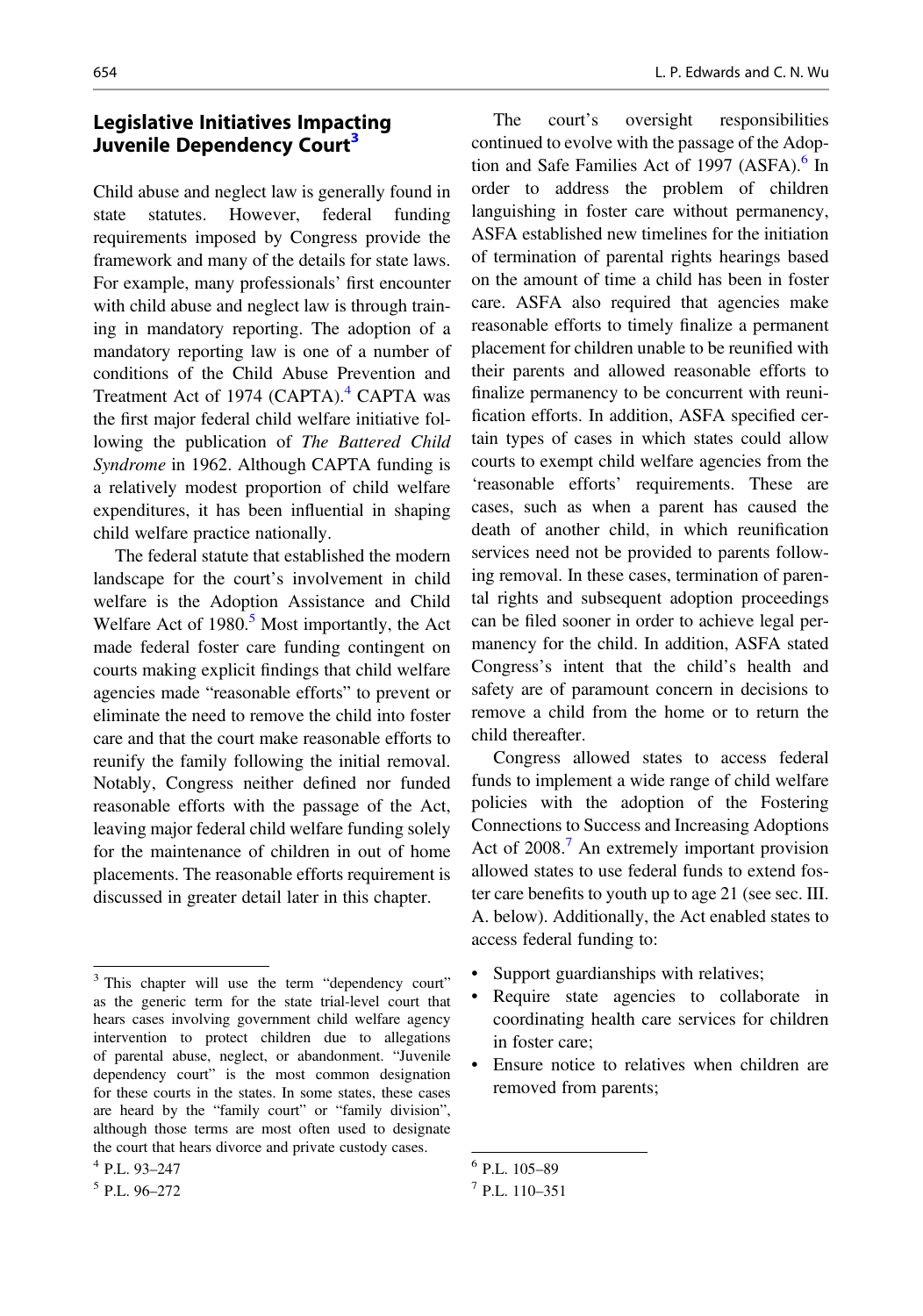- Widen the number of children eligible for Adoption Assistance payments; and
- Offer to Indian tribes direct access to federal foster care and adoption assistance programs.

The Act also contained provisions designed to promote educational stability (such as allowing children to remain in the same school even if their placement is in another district), placing siblings together whenever possible, and ensuring they can visit each other if placements are separate. Several topics covered in the Fostering Connections Act are addressed in greater detail below, including relative placement, family finding, the interplay between state and tribal jurisdiction, and family time/visitation.

Further changes to federal funding for foster care were enacted in 2014 with the passage of the Preventing Sex Trafficking and Strengthening Families Act. $8$  As the title suggests, the primary focus of the Act was strengthening policies to prevent child sexual exploitation and intervene effectively when it occurs. Responding to testimony on the vulnerability of foster youth to sexual exploitation, the Act requires child welfare agencies to provide targeted services to youth in state care who are victims of sex trafficking or at risk of becoming victims, including youth missing from foster care. Agencies are also required to work with law enforcement to ensure timely reporting of such children to coordinate a response and for transmission of information into the National Crime Information Center database and to the National Center for Missing and Exploited Children.

Among other changes to child welfare policy, the Act eliminated the option of designating "another planned permanent living arrangement" (APPLA) as the permanency plan for a child under 16. APPLA had previously been the designated permanent plan when reunification, adoption, relative placement, and legal guardianship had been ruled out and a child was expected to "age out" of foster care. The Act also placed new responsibilities on social workers, probation

The Comprehensive Addiction and Recovery Act of  $2016^9$  saw the federal government devote substantial resources to promoting medically assisted treatment (MAT) to address the opioid crisis (see sec. III. C below for more detail on MAT). CARA's primary direct effect on child welfare came in the form of amendments to CAPTA requiring states to emphasize Plans of Safe Care (POSC) in addressing the health needs of infants affected by prenatal drug exposure or a fetal alcohol spectrum disorder and the substance use disorder treatment needs of the family or caregiver. It is especially important for judges and court professionals to understand the POSC concept because the largest proportion of children entering foster care are infants and toddlers, often due to parental substance abuse issues. $10$ 

CARA requires states to examine statewide policies and procedures, including statutes, to ensure they address the treatment needs and safety of both substance-exposed infants and parents and caregivers with substance use

officers, and the juvenile court. The Act states that if the permanency plan is APPLA, the plan must include documentation of intensive, ongoing, unsuccessful efforts for family placement, and redetermination of appropriateness of placement at each permanency hearing. Thereafter, the court must make a determination explaining why APPLA is the best permanency plan and provide compelling reasons why it continues to not be in the best interests of the child to (1) return home, (2) be placed for adoption, (3) be placed with a legal guardian or (4) be placed with a fit and willing relative. These measures to reduce the use of APPLA as a permanent plan for children in out-of-home care marked the continuing evolution of policies valuing stable, family placements for children in out of home care.

<sup>9</sup> P.L. 114–198

<sup>10</sup> Williams SC, Sepulved K (2019) Infants to Toddlers Are More Likely than Older Children to Enter Foster Care Due to Neglect and Parental Substance Abuse. Child Trends. [https://www.childtrends.org/infants-and-toddlers](https://www.childtrends.org/infants-and-toddlers-are-more-likely-than-older-children-to-enter-foster-care-because-of-neglect-and-parental-drug-abuse)[are-more-likely-than-older-children-to-enter-foster-care](https://www.childtrends.org/infants-and-toddlers-are-more-likely-than-older-children-to-enter-foster-care-because-of-neglect-and-parental-drug-abuse)[because-of-neglect-and-parental-drug-abuse](https://www.childtrends.org/infants-and-toddlers-are-more-likely-than-older-children-to-enter-foster-care-because-of-neglect-and-parental-drug-abuse)

<sup>8</sup> P.L. 113–183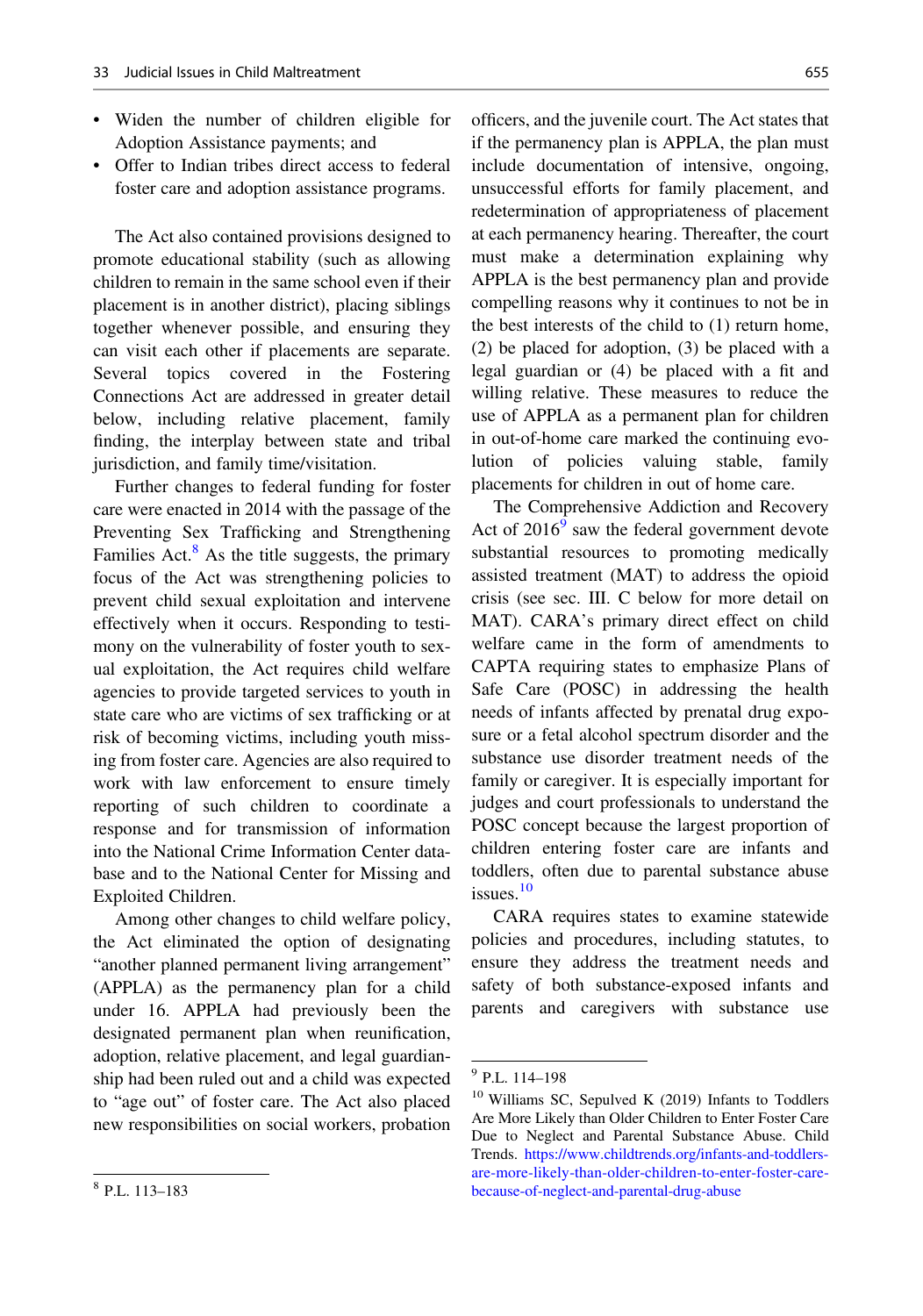disorders. Statewide policies will in turn inform teams implementing local policies and protocols to create individualized plans at the case level. POSC is intended to go beyond immediate child safety needs to address overall health and development, as well as the treatment needs of the family. POSC are ideally:

- 1. Interdisciplinary across health and social service agencies;
- 2. Based on the results of a comprehensive, multidisciplinary assessment;
- 3. Family-focused to meet the needs of each family member as well as overall family functioning and well-being;
- 4. Completed, when possible, in the prenatal period to facilitate early engagement of parent(s) and communication among provider;
- 5. Easily accessible to relevant agencies; and
- 6. Grounded in evidence-informed practices.<sup>11</sup>

The enactment of the Family First Prevention Services Act (FFPSA) as part of the Bipartisan Budget Act of  $2018^{12}$  is a major step forward in the emphasis on family placements and prevention of removal. The FFPSA is the biggest policy reform in federal child welfare financing in decades. Two aspects of the FFPSA are particularly historic: permitting states to use federal entitlement funds for certain prevention services and limitations on the use of congregate care (non-family) placements.

Before the FFPSA, the largest source of federal child welfare funding, Title IV-E of the Social Security Act, $^{13}$  could only be used to support services for children who are already in the foster care system. As one of the last remaining examples of "entitlement funds" with no budgetary limits, IV-E policy has long been criticized as creating a "perverse incentive" to remove children into foster care. $^{14}$  The FFPSA allows these funds to be used for the prevention of children coming into foster care for the first time. Under the FFPSA, Title IV-E funds can be used to provide evidence-based and trauma-informed mental health, substance abuse treatment, and in-home parenting skills services to families with children at "imminent risk" of entering foster care.

The FFPSA links the new support for prevention services to limitations on the use of congregate care placements for children in foster care. A state may not take advantage of using Title IV-E funding for prevention services, as described above, without also taking specified actions to minimize the use of residential placements, as described below. States were permitted to "optin" to the FFPSA (by getting Children's Bureau approval for the state's implementation plan) as early as October 1, 2019. If a state fails to opt-in by October 1, 2021, it will lose federal funding for children in group care placements as of that date. The new rules for assessing, approving, and overseeing congregate care placements heavily involve the courts.

With a few exceptions for specifically defined populations, children may be placed in congregate care settings only in a newly designated type of placement called a Qualified Residential Treatment Program (QRTP). QRTPs must be licensed and accredited by national organizations designated by the Department of Health and Human Services. Within 60 days of placement in a QRTP, following a rigorous assessment by an independent expert and family input, the court must approve or disapprove of the placement based on whether it is effective, appropriate, and the least restrictive placement consistent with the child's short- and long-term goals. The court must make a similar review of the placement at each subsequent hearing while the child remains in a

<sup>&</sup>lt;sup>11</sup> Plans of Safe Care: An Issue Brief for Judicial Officers. Quality Improvement Center for Collaborative Community Court Teams and National Center for State Courts. [https://www.childwelfare.gov/pubPDFs/judicial\\_of](https://www.childwelfare.gov/pubPDFs/judicial_officers_posc_brief.pdf)ficers\_ [posc\\_brief.pdf](https://www.childwelfare.gov/pubPDFs/judicial_officers_posc_brief.pdf)

<sup>12</sup> P.L. 115–123

<sup>13</sup> 42 U.S.C. § 670–679c

<sup>&</sup>lt;sup>14</sup> "The perverse incentives are clear. States that develop effective programs diverting children from foster care receive minimal federal assistance, whereas those that place children in foster care indefinitely obtain maximum aid." Sankaran V (2007) Innovation Held Hostage: Has Federal Intervention Stifled Efforts to Reform the Child Welfare System? U. Mich. J. L. Reform 41(1): 281–315, 300.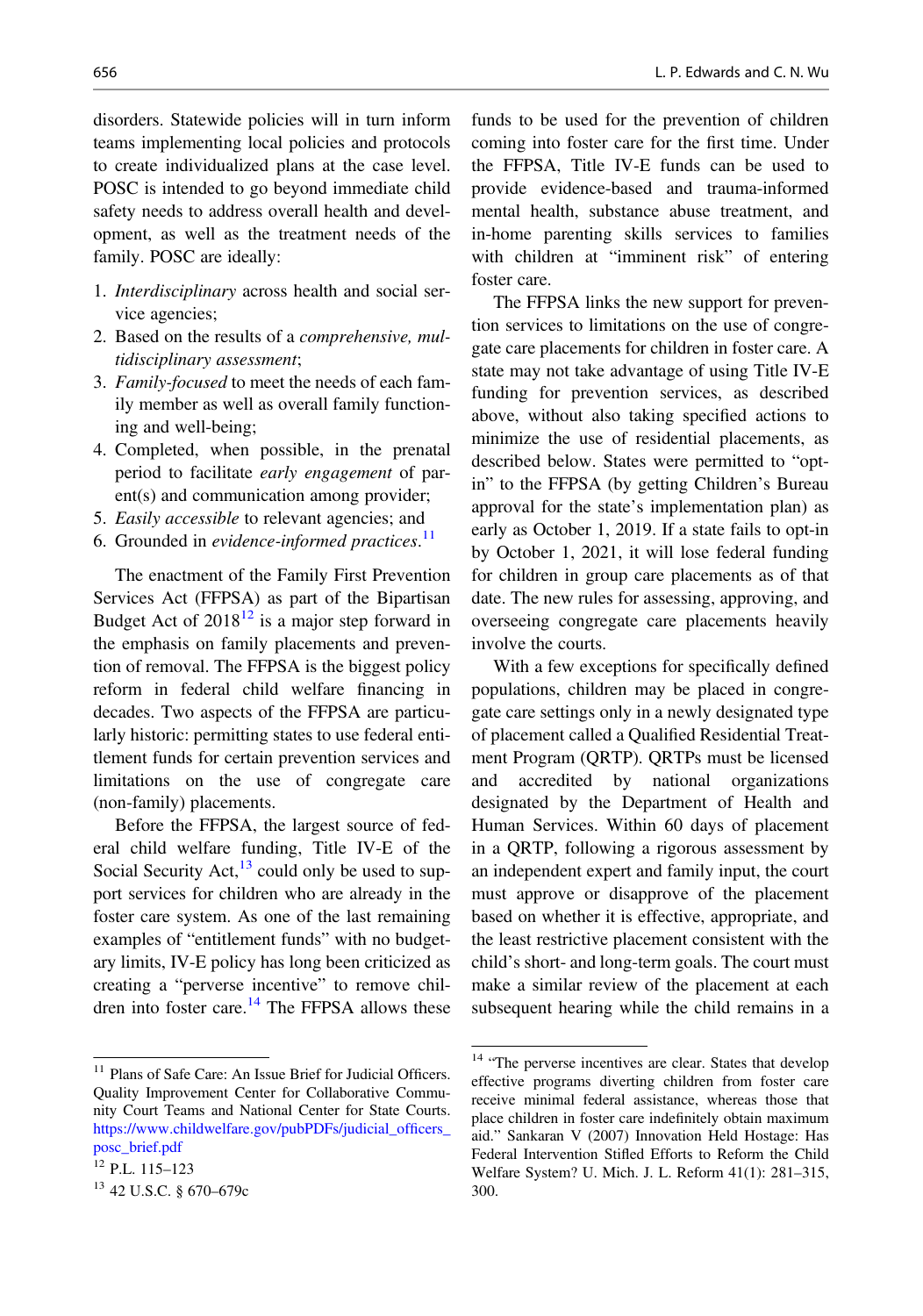QRTP, including an assessment of the agency's efforts to prepare the child for a less restrictive placement or return home. This protocol is a departure from previous federal law which did not give the court detailed oversight responsibilities over specific foster care placements.

#### Current Issues

## Extension of Dependency Court Jurisdiction Beyond Age 18

As noted above, the Fostering Connections Act of 2008 permitted states to extend federal support for foster youth beyond age  $18<sup>15</sup>$  As of February of 2018, 26 states and six tribal nations have opted into providing some level of extended foster care through programs that have been approved by the Children's Bureau.<sup>16</sup>

Congress gave discretion to the states to develop individual policies on several issues.<sup>17</sup> With few exceptions, jurisdictions that extended foster care also continued juvenile court oversight of the case and youths' access to their attorneys. States vary in the employment and education activities required for youth to participate in extended foster care, as well as the housing options available to them. Another important feature with wide variances among the states is whether youth are allowed to reenter foster care after separating and the requirements for doing so. As a result of these variations, there are significant differences between states in the percentage of youth choosing to remain the child welfare system past age 18.<sup>18</sup>

The extension of foster care is a reflection of the scientific proof that a youth's brain development is not complete until age 25 or  $26.^{19}$  It is also an acknowledgment that youths aging out of foster care at age 18 often have poor outcomes, frequently experiencing homelessness, incarceration, and/or unemployment. $20$ 

There is reason for optimism. A growing body of research has examined the influence on youth outcomes of extending the age at discharge from foster care from the 18th birthday to the 21st birthday.<sup>21</sup> That research finds that extended care is associated with a wide range of positive outcomes, including increased postsecondary educational attainment, employment and earnings, financial assets, and social support; and decreased homelessness, economic hardship, and criminal justice system involvement.<sup>22</sup> Based on these positive results, at least one state

<sup>&</sup>lt;sup>15</sup> Fostering Connections to Success and Increasing Adoptions Act of 2008 (P.L. 110–351), Title II, §201.

<sup>&</sup>lt;sup>16</sup> U.S. Government Accountability Office (2019) States with Approval to Extend Care Provide Independent Living Options for Youth up to Age 21 (GAO-19-411, p 9). <https://www.gao.gov/products/GAO-19-411>

<sup>&</sup>lt;sup>17</sup> See Children's Bureau (2017) Extension of Foster Care Beyond Age 18: State Statutes. [https://www.childwelfare.](https://www.childwelfare.gov/topics/systemwide/laws-policies/statutes/extensionfc/) [gov/topics/systemwide/laws-policies/statutes/extensionfc/](https://www.childwelfare.gov/topics/systemwide/laws-policies/statutes/extensionfc/)

<sup>&</sup>lt;sup>18</sup> For a summary of state statutes on extended foster care under Fostering Connections, see the National Council of

State Legislatures website at [https://www.ncsl.org/](https://www.ncsl.org/research/human-services/extending-foster-care-to-18.aspx) [research/human-services/extending-foster-care-to-18.aspx](https://www.ncsl.org/research/human-services/extending-foster-care-to-18.aspx)

<sup>&</sup>lt;sup>19</sup> Hartley CA, Somerville LH (2015) The neuroscience of adolescent decision-making. Current Opinion in Behavioral Sciences 5:108–115. [https://www.ncbi.nlm.nih.gov/](https://www.ncbi.nlm.nih.gov/pmc/articles/PMC4671080/) [pmc/articles/PMC4671080/](https://www.ncbi.nlm.nih.gov/pmc/articles/PMC4671080/)

<sup>&</sup>lt;sup>20</sup> VanTol V (2019) Pipeline to Homelessness: Aging Out of the Foster Care System. invisible PEOPLE, April 4, 2019. [https://invisiblepeople.tv/pipeline-to-homeless](https://invisiblepeople.tv/pipeline-to-homelessness-aging-out-of-the-foster-care-system/?fbclid=IwAR1OtrlmSQNjJ2p-fVNOw3OzxIC-6YmZ-3tr7WmtHd8s8mlRu3YkTa_BkqU) [ness-aging-out-of-the](https://invisiblepeople.tv/pipeline-to-homelessness-aging-out-of-the-foster-care-system/?fbclid=IwAR1OtrlmSQNjJ2p-fVNOw3OzxIC-6YmZ-3tr7WmtHd8s8mlRu3YkTa_BkqU) -foster-care-system/? [fbclid](https://invisiblepeople.tv/pipeline-to-homelessness-aging-out-of-the-foster-care-system/?fbclid=IwAR1OtrlmSQNjJ2p-fVNOw3OzxIC-6YmZ-3tr7WmtHd8s8mlRu3YkTa_BkqU)¼[IwAR1OtrlmSQNjJ2p-fVNOw3OzxIC-6YmZ-](https://invisiblepeople.tv/pipeline-to-homelessness-aging-out-of-the-foster-care-system/?fbclid=IwAR1OtrlmSQNjJ2p-fVNOw3OzxIC-6YmZ-3tr7WmtHd8s8mlRu3YkTa_BkqU)[3tr7WmtHd8s8mlRu3YkTa\\_BkqU](https://invisiblepeople.tv/pipeline-to-homelessness-aging-out-of-the-foster-care-system/?fbclid=IwAR1OtrlmSQNjJ2p-fVNOw3OzxIC-6YmZ-3tr7WmtHd8s8mlRu3YkTa_BkqU)

 $21$  Courtney ME (2019) The benefits of extending state care to young adults: Evidence from the United States of America. In: Mann-Feder V, Goyette M (eds) Leaving Care and the Transition to Adulthood: International Contributions to Theory, Research, and Practice. Oxford University Press, New York. Courtney ME, Okpych NJ, Park S (2018) Report from CalYOUTH: Findings on the relationships between extended foster care and youths' outcomes at age 21. Chapin Hall at the University of Chicago, Chicago, IL. [https://www.researchgate.net/publi](https://www.researchgate.net/publication/329041300_Report_from_CalYOUTH_Findings_on_the_Relationship_between_Extended_Foster_Care_and_Youth) [cation/329041300\\_Report\\_from\\_CalYOUTH\\_Findings\\_](https://www.researchgate.net/publication/329041300_Report_from_CalYOUTH_Findings_on_the_Relationship_between_Extended_Foster_Care_and_Youth) [on\\_the\\_Relationship\\_between\\_Extended\\_Foster\\_Care\\_](https://www.researchgate.net/publication/329041300_Report_from_CalYOUTH_Findings_on_the_Relationship_between_Extended_Foster_Care_and_Youth) [and\\_Youth's\\_Outcomes\\_at\\_Age\\_21](https://www.researchgate.net/publication/329041300_Report_from_CalYOUTH_Findings_on_the_Relationship_between_Extended_Foster_Care_and_Youth) Rosenberg R, Abbott S (2019) Supporting Older Youth Beyond Age 18: Examining Data and Trends in Extended Foster Care. Child Trends, Bethesda, MD. [https://www.childtrends.org/](https://www.childtrends.org/publications/supporting-older-youth-beyond-age-18-examining-data-and-trends-in-extended-fostercare#:~:text=Extended%20foster%20care%20is%20associated) [publications/supporting-older-youth-beyond-age-18-exam](https://www.childtrends.org/publications/supporting-older-youth-beyond-age-18-examining-data-and-trends-in-extended-fostercare#:~:text=Extended%20foster%20care%20is%20associated) [ining-data-and-trends-in-extended-fostercare#:~:](https://www.childtrends.org/publications/supporting-older-youth-beyond-age-18-examining-data-and-trends-in-extended-fostercare#:~:text=Extended%20foster%20care%20is%20associated) [text](https://www.childtrends.org/publications/supporting-older-youth-beyond-age-18-examining-data-and-trends-in-extended-fostercare#:~:text=Extended%20foster%20care%20is%20associated)¼[Extended%20foster%20care%20is%20associated](https://www.childtrends.org/publications/supporting-older-youth-beyond-age-18-examining-data-and-trends-in-extended-fostercare#:~:text=Extended%20foster%20care%20is%20associated),is %20associated%20with%20better%20outcomes  $^{22}$  Id.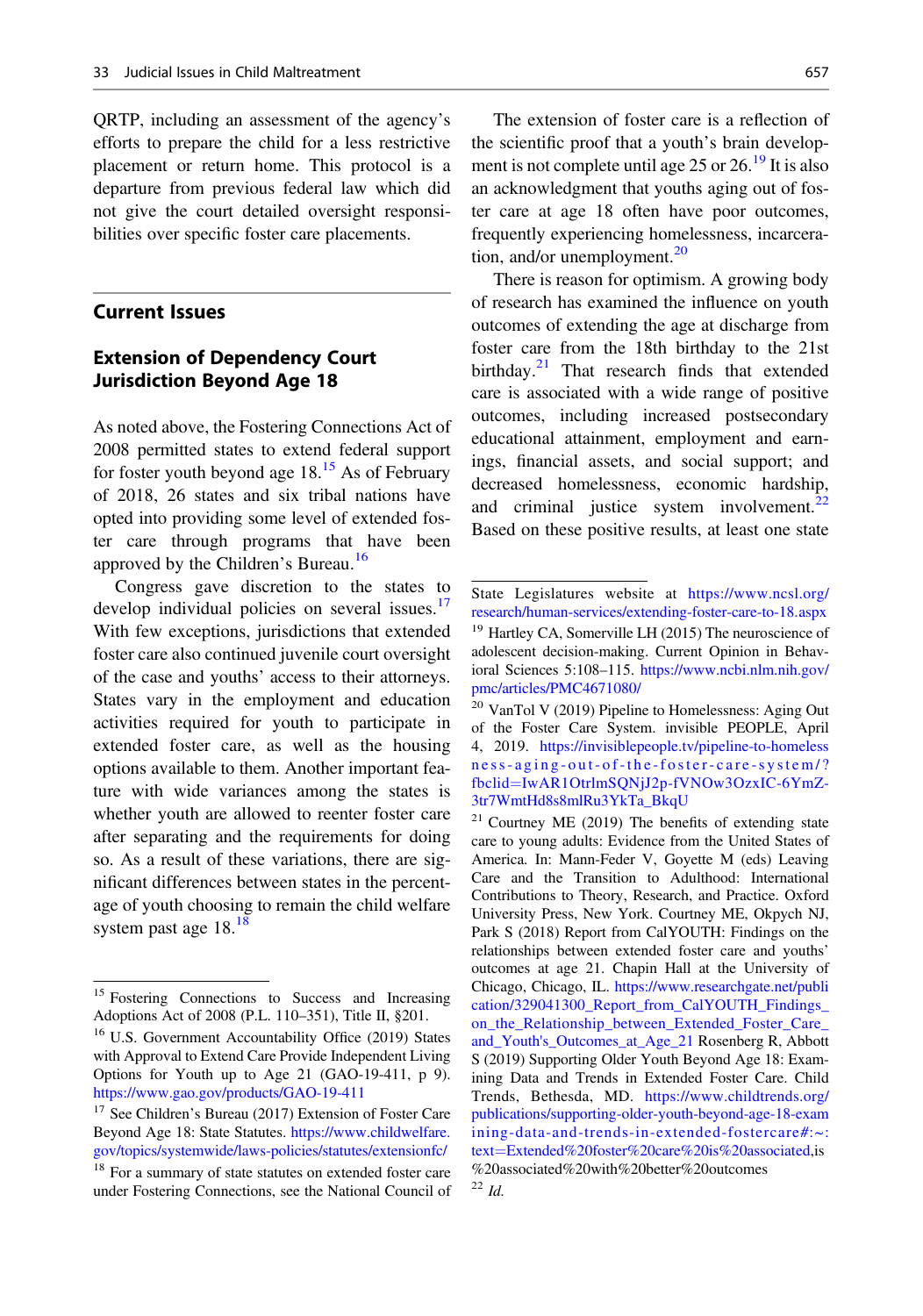has introduced legislation to extend jurisdiction up to 25 years of age. $^{23}$ 

#### Trauma-Informed Courts

The growing understanding of the short- and long-term effects of Adverse Childhood Experiences (ACEs), as described elsewhere in this volume, has led an increasing number of juvenile courts to adopt a trauma-informed approach. This approach acknowledges that service providers, including courts, need to have a complete picture of a subject's life situation past and present—in order to provide effective services with a healing orientation. Adopting trauma-informed practices can potentially improve client engagement, treatment adherence, and well-being outcomes, as well as provider and staff wellness.

The modern research on ACEs and trauma has important implications for child welfare and juvenile dependency courts. The recent emphasis on preventing entry into foster care and maintaining family and community connections is partly a result of the increasing awareness of the longterm harm of childhood trauma among system professionals and their desire to ameliorate, not unnecessarily contribute to, family trauma.

The National Council of Juvenile and Family Court Judges (NCJFCJ), the oldest judicial membership organization in the country, has made developing trauma-informed family and juvenile courts a major priority in recent years. $^{24}$  NCJFCJ has conducted numerous "trauma audits" for juvenile and family courts across the country. A trauma audit examines all aspects of court operations, from signage and facilities design to judicial and staff training and observing court hearings, with a "trauma lens" and makes

recommendations for improvements. An important aspect of these trauma audits, and any serious attempt to develop trauma-informed systems, is attending to the well-being of service providers and decision-makers and acknowledging the stress of dealing with others suffering the effects of trauma, sometimes called "secondary trauma."<sup>25</sup> See Table [33.1](#page-6-0).

At the time of this writing, the COVID-19 pandemic that began in 2020 is severely adding to the stress on many families. It also presents unique challenges for the effective operations of the court system. The National Center for State Courts has developed many resources for the courts on how they may continue to serve the public during this crisis, including a briefing paper on trauma-responsive practices in child welfare courts during the pandemic. $26$ 

## Substance Abuse and Family Drug Treatment Courts

Substance use and child welfare involvement are intertwined, and the data on families involved with the child welfare system who are affected by parental substance use disorders are troubling. Research indicates that an estimated 60 to 80 percent of substantiated child abuse and neglect cases involve substance use (alcohol and other drugs - AOD) by a custodial parent or guardian. $27$ 

<sup>23</sup> California SB 915 authored by Senator James Beall introduced legislation in 2020 that would extend jurisdiction to 25 years. Due to the Covid-19 pandemic, the Senator had to modify that proposal to provide shorterterm emergency relief to youth who would be aging out during the pandemic.

<sup>24</sup> [https://www.ncjfcj.org/child-welfare-and-juvenile-law/](https://www.ncjfcj.org/child-welfare-and-juvenile-law/trauma-informed-courts/) [trauma-informed-courts/](https://www.ncjfcj.org/child-welfare-and-juvenile-law/trauma-informed-courts/)

<sup>&</sup>lt;sup>25</sup> A summary of findings and recommendations from four years of trauma audits is available at Stoffel E, Korthase A, Gueller M (2019) Assessing Trauma for Juvenile and Family Court Judges: From Development to Implementation, 2013–2017. National Council of Juvenile and Family Court Judges, Reno, NV. [https://www.ncjfcj.org/](https://www.ncjfcj.org/publications/assessing-trauma-for-juvenile-and-family-court-judges-from-development-to-implementation-2013-2017/) [publications/assessing-trauma-for-juvenile-and-family](https://www.ncjfcj.org/publications/assessing-trauma-for-juvenile-and-family-court-judges-from-development-to-implementation-2013-2017/)[court-judges-from-development-to-implementation-2013-](https://www.ncjfcj.org/publications/assessing-trauma-for-juvenile-and-family-court-judges-from-development-to-implementation-2013-2017/) [2017/](https://www.ncjfcj.org/publications/assessing-trauma-for-juvenile-and-family-court-judges-from-development-to-implementation-2013-2017/)

<sup>26</sup> Child Protection in Time of Crisis available at [https://](https://www.ncsc.org/__data/assets/pdf_file/0028/54991/RRT-CFE-Child-Protection-in-Time-of-Crisis.pdf) [www.ncsc.org/\\_\\_data/assets/pdf\\_](https://www.ncsc.org/__data/assets/pdf_file/0028/54991/RRT-CFE-Child-Protection-in-Time-of-Crisis.pdf)file/0028/54991/RRT-[CFE-Child-Protection-in-Time-of-Crisis.pdf](https://www.ncsc.org/__data/assets/pdf_file/0028/54991/RRT-CFE-Child-Protection-in-Time-of-Crisis.pdf)

<sup>27</sup> Young N, Boles S, Otero C (2007) Parental Substance Use and Child Maltreatment: Overlaps, Gaps and Opportunities. Child Maltreatment; 12(2): 137–149; Some researchers estimate up to 80%, Seay K (2015). How many Families in Child Welfare Services are Affected by Parental Substance Use Disorders? A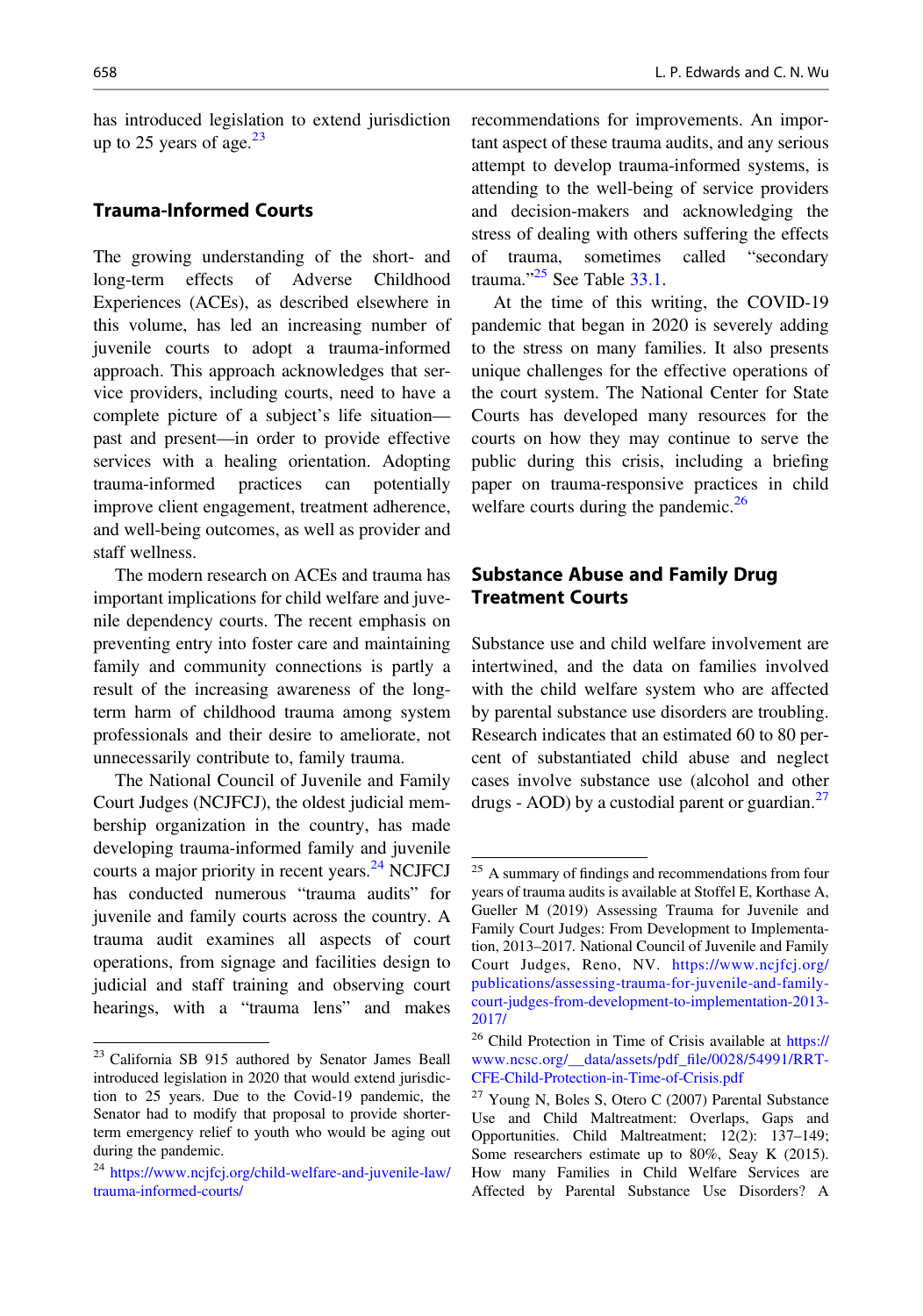| Topic                                | <b>Ouestions</b>                                                                                                                                                                                                                                                                                                                                                                                                                   |  |  |  |  |
|--------------------------------------|------------------------------------------------------------------------------------------------------------------------------------------------------------------------------------------------------------------------------------------------------------------------------------------------------------------------------------------------------------------------------------------------------------------------------------|--|--|--|--|
| Understanding of<br>Trauma           | Do judges (and other professional stakeholders) demonstrate an understanding of how trauma<br>(past or present) may affect current actions of parents and youths involved in the system?                                                                                                                                                                                                                                           |  |  |  |  |
| <b>Engaging Parents</b>              | Are parents and youths engaged in the process? How are they treated in court? Are they treated<br>with respect and given choice/voice? Is there a focus on strengths and maintaining<br>connections? Does the judge show compassion?                                                                                                                                                                                               |  |  |  |  |
| Identification of<br>Trauma          | Is there a structured trauma-screening protocol in place for victim, parents, and youths who<br>come into contact with the system? Who screens? At what point in the process? What tool is<br>used? Is the judge provided information on potential traumatic history (or present evidence) of<br>victims, parents, and youths? Is there evidence that trauma is considered as part of decision-<br>making?                         |  |  |  |  |
| Resources                            | Are trauma-informed and evidence-based programs available in the area to treat individuals<br>and families? Are there barriers to families accessing these resources (e.g., no contact with<br>service providers, resource intensive, transportation, no referrals)? Are judicial officers and<br>professional stakeholders aware of these available resources? Are families consistently<br>referred to these resources/services? |  |  |  |  |
| Environment                          | Is the court easy to navigate? Are there efforts to make it less stressful to parties? (Consider<br>getting to court, finding the courthouse, parking, getting through security, locating the<br>courtroom).                                                                                                                                                                                                                       |  |  |  |  |
| Secondary Traumatic<br><b>Stress</b> | Is there an understanding by all professional stakeholder agencies (CPS, public defender,<br>court) of the emotional toll that hearing about abuse, neglect, and violence may take on staff<br>(secondary traumatic stress, vicarious trauma)? Are there resources available to professionals<br>to cope with this stress?                                                                                                         |  |  |  |  |

<span id="page-6-0"></span>**Table 33.1** Questions for courts that NCJFCJ trauma consultations attempt to answer  $(Id., p.9)$ 

Moreover, there are an estimated 623,000 adults in the United States with an opioid use disorder living with children.<sup>28</sup> Many of these children are the subject of proceedings in the juvenile dependency court.

Drug overdose in the United States resulted in 67,367 deaths in  $2018^{29}$  Of these, 46,802 resulted from opioid use. $30$  The federal government as well as many state governments have responded by dedicating millions of dollars to address this national crisis. $31$  For example, in 2018, California committed \$265 million for the years 2018–2020 and another 210 million for September 2020 through August 2022. These dollars are, in part, used for trainings about opioid treatment. Statewide trainings focus on the use of Medication Assisted Treatment (MAT). Three medications are FDA approved for opioid disorders: methadone, buprenorphine (brand name Suboxone, Subutex or others), and naltrexone (injectable form is Vivitrol).

For years MAT was not used in prison systems, drug courts, and child welfare systems. Recently, however, because of national efforts to curb the opioid epidemic, the use of MAT has grown, as has awareness of the objectives of substance use disorder treatment and the acceptance of addiction as a treatable condition.

Over the past few years MAT has become the standard of care for opioid use disorders. For parents in the child welfare system with an opioid addiction, MAT may be their best means of retaining or regaining custody of their children. Terminating MAT before it is clinically indicated increases the chance of overdose death significantly. In one study of former inmates who left prison and did not stay on a MAT program, the

Common Question that Remains Unanswered. Child Welfare. 94(4):19–51.

<sup>28</sup> Clemans-Cope L, Lynch V, Epstein M, Kenney GM (2019) Opioid and Substance Use Disorder and Receipt of Treatment Among Parents Living with Children in the United States, 2015–2017. The Annals of Family Medicine, 17(3):207–211.

<sup>29</sup> [https://www.cdc.gov/drugoverdose/data/statedeaths.](https://www.cdc.gov/drugoverdose/data/statedeaths.html) [html](https://www.cdc.gov/drugoverdose/data/statedeaths.html)

 $30$  Id.

<sup>31</sup> [http://www.ncsc.org/information-and-resources/](http://www.ncsc.org/information-and-resources/resource-centers-items/opioids-and-the-courts/resource-center) [resource-centers-items/opioids-and-the-courts/resource](http://www.ncsc.org/information-and-resources/resource-centers-items/opioids-and-the-courts/resource-center)[center](http://www.ncsc.org/information-and-resources/resource-centers-items/opioids-and-the-courts/resource-center)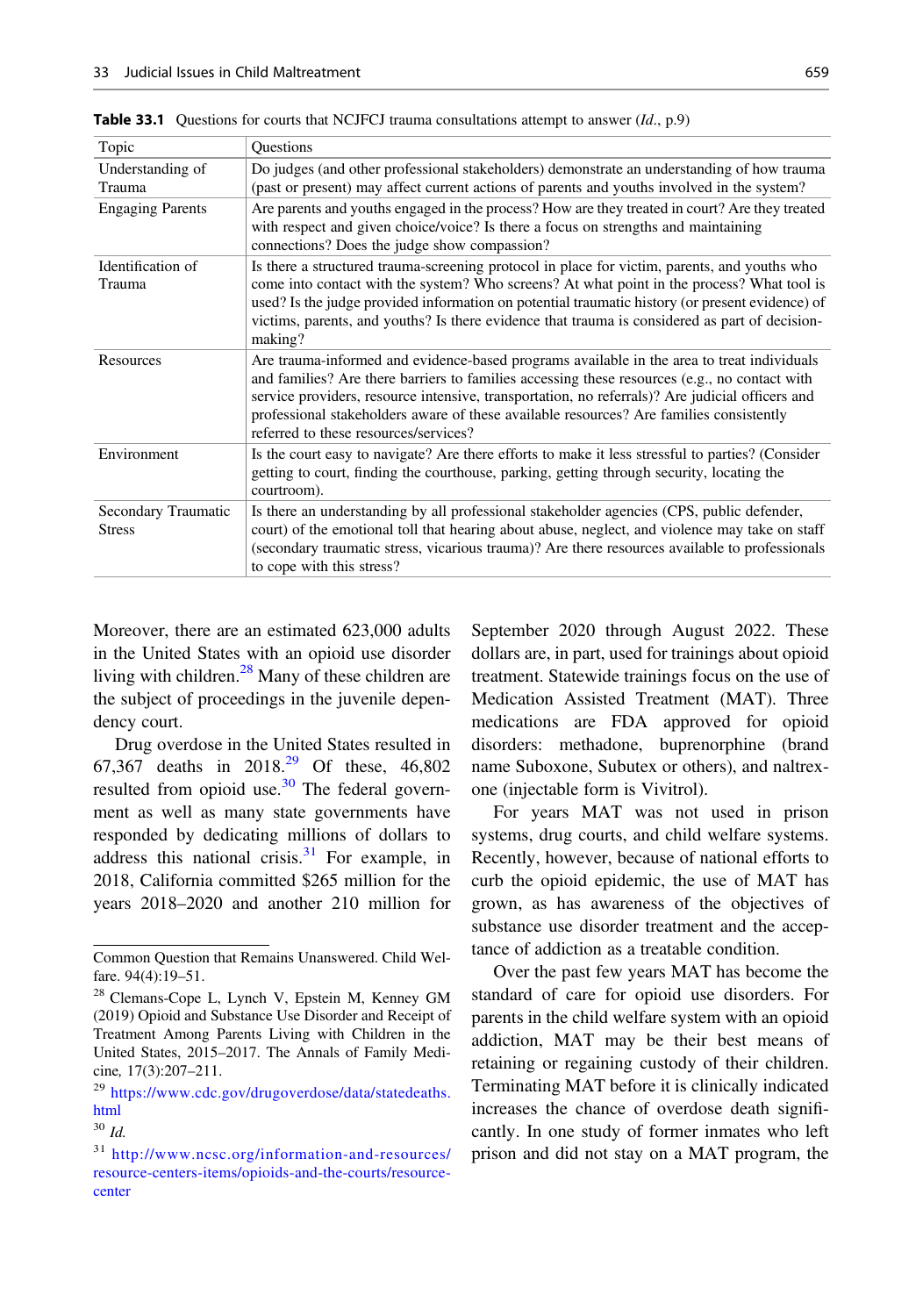former inmates died from opioid overdose at a rate of more than 40 times when compared to the general population. $32$  In juvenile dependency proceedings, failure to use MAT in a case plan for an opioid addicted parent may be a violation of reasonable efforts to promote reunification.<sup>33</sup>

In child welfare settings, Family Treatment Courts (FTCs) (also called collaborative courts) are a relatively recent development in the legal system. The first FTC was created in Reno, Nevada in 1993. They have spread rapidly and now there are approximately 500 FTCs operating in 48 states, the District of Columbia, and the territories of Puerto Rico and Guam, with additional FTCs operating in the United Kingdom and Australia.<sup>34</sup>

FTCs have been successful in fostering rehabilitation for substance-abusing parents trying to reunify with their children. Studies have demonstrated that parents who participate in FTCs reunify with their children more frequently compared to the traditional family reunification process, their children spend less time in foster care, and returns to the dependency court are reduced. One outcome to note in the Zhang article is "A meta-analysis of 16 evaluations examining FTC outcomes found that families that participated in an FTC were two times more likely to reunify than families receiving conventional services." <sup>35</sup> Moreover, since their creation FTCs have become more sophisticated and efficient with the development of a wider range of needed family-centered treatment services, mentor parent programs, developmental services for children, infants' courts, and similar innovations. Several studies indicate that participation in FTCs also has significantly reduced costs to the child welfare system.<sup>36</sup>

Most FTCs now permit MAT as a treatment model that clients can use as a best practice. In some FTCs, judges have recognized that it would be a violation of the reasonable efforts to prevent removal or facilitate reunification requirement should the agency not provide MAT for parents who suffer from opioid use disorder.<sup>37</sup>

In its 2019 report, the National Judicial Opioid Task Force, convened by the Conference of Chief Justices and Conference of State Court Administrators, expressed strong support for expanding FTCs and the use of evidence-based treatment practices, such as  $MAT<sup>38</sup>$ 

#### Family Time (Visitation)

No issue receives as much attention in juvenile dependency court hearings as contact between parents and their children. Traditionally, we have referred to this contact as visitation, but the better term is family time. Usually, parents want to see their children and children want to spend time with their parents. Interestingly, the quantity and quality of that time rarely is the subject of

<sup>32</sup> Ranapurwala, SI et al. (2018) Opioid Overdose Mortality Among Former North Carolina Inmates: 2000–2015. American Journal of Public Health, 108(9):1207–1213; and see Struger-FD (2019) MAT for Opioid Use Disorder: Overcoming Objections. Issue Brief. California Health Care Foundation. [https://www.chcf.org/publication/mat](https://www.chcf.org/publication/mat-for-opioid-use-disorder-overcoming-objections/)[for-opioid-use-disorder-overcoming-objections/](https://www.chcf.org/publication/mat-for-opioid-use-disorder-overcoming-objections/)

<sup>33</sup> Edwards L (2020) Juvenile Dependency Court, Opioid Addiction, And Reasonable Efforts. The Bench, Summer 2020:6. [http://judgeleonardedwards.com/docs/addiction](http://judgeleonardedwards.com/docs/addiction-reas-efforts-bench-sum-2020.pdf)[reas-efforts-bench-sum-2020.pdf](http://judgeleonardedwards.com/docs/addiction-reas-efforts-bench-sum-2020.pdf)

<sup>&</sup>lt;sup>34</sup> Children and Family Futures and National Association of Drug Court Professionals (2019) Family Treatment Court Best Practice Standards. Prepared for the Office of Juvenile Justice and Delinquency Prevention (OJJDP) Office of Justice Programs (OJP), U.S. Department of Justice (DOJ).

<sup>35</sup> Saijun Z, Hui H, Qi W, Yong L Meirong L. (2019) The impacts of family treatment drug court on child welfare

core outcomes: A meta-analysis. [Child Abuse & Neglect](https://www.sciencedirect.com/science/journal/01452134) [88](https://www.sciencedirect.com/science/journal/01452134/88/supp/C):1–14, 6.

<sup>36</sup> Brook J, Akin BA, Lloyd MH, Johnson-Motoyama M, Yueqi Y. Family Drug Treatment Courts As Comprehensive Service Models: Cost Considerations. Juvenile and Family Court Journal 67(2):23–43. Burras SWM, Mackin JR, Finigan MW (2011) Show Me the Money: Child Welfare Cost Savings of a Family Drug Court. Juvenile & Family Court Journal  $62(3)$  [https://doi.org/10.1111/j.](https://doi.org/10.1111/j.1755-6988.2011.01062.x) [1755-6988.2011.01062.x](https://doi.org/10.1111/j.1755-6988.2011.01062.x)

<sup>37</sup> Edwards L (2020) Juvenile Dependency Court, Opioid Addiction, And Reasonable Efforts. The Bench, Summer 2020:6. [http://judgeleonardedwards.com/docs/addiction](http://judgeleonardedwards.com/docs/addiction-reas-efforts-bench-sum-2020.pdf)[reas-efforts-bench-sum-2020.pdf](http://judgeleonardedwards.com/docs/addiction-reas-efforts-bench-sum-2020.pdf)

<sup>38</sup> National Judicial Opioid Task Force (2019) Convening, Collaborating, Courts as Leaders in the Crisis of Addiction [https://www.ncsc.org/\\_\\_data/assets/pdf\\_](https://www.ncsc.org/__data/assets/pdf_file/0018/15840/njotf_final_report_111819.pdf)file/0018/15840/ njotf\_fi[nal\\_report\\_111819.pdf](https://www.ncsc.org/__data/assets/pdf_file/0018/15840/njotf_final_report_111819.pdf)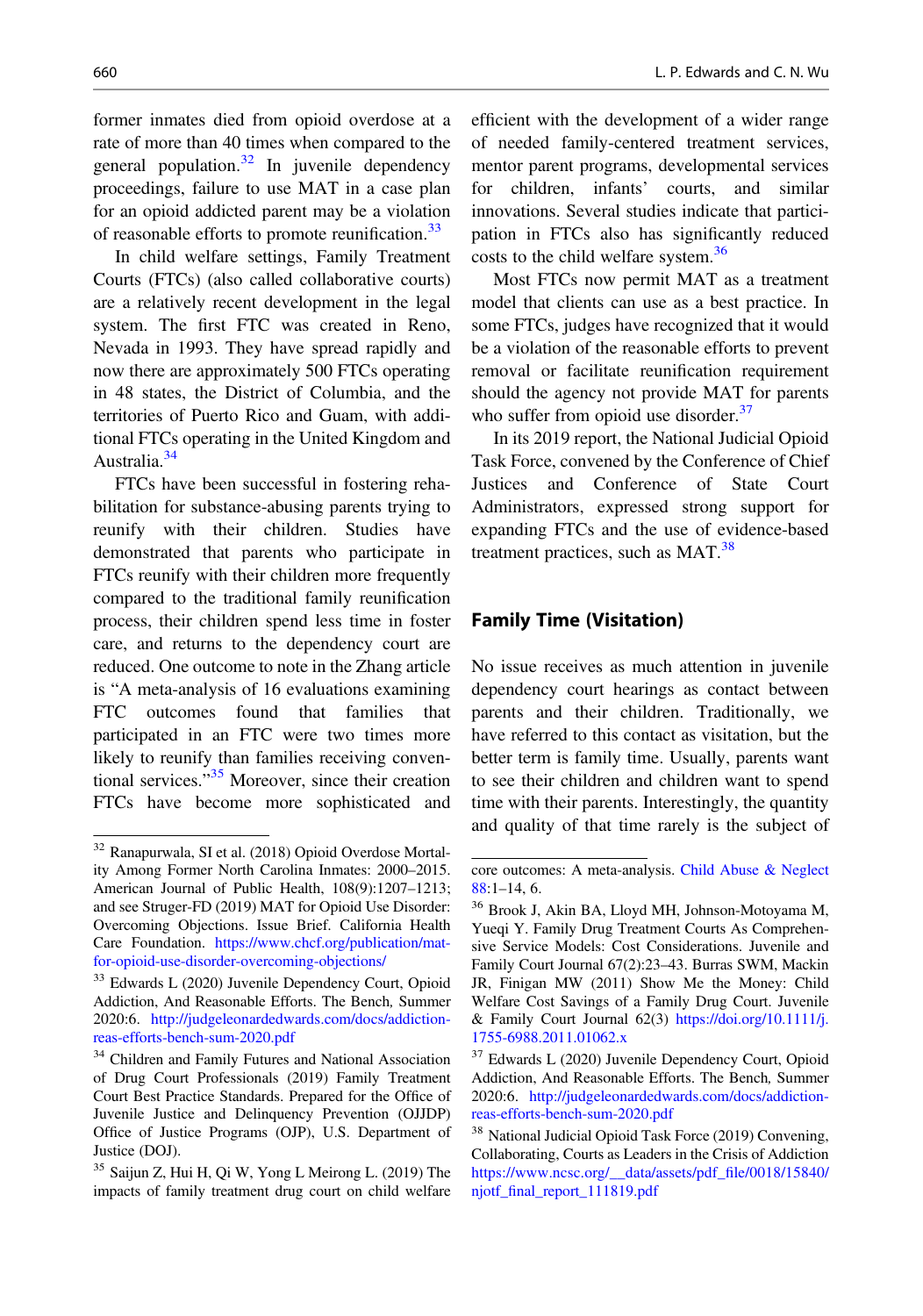appellate review—thus the appellate courts generally leave to the local judge whether the amount and location of that contact is adequate.<sup>39</sup>

The amount of family time varies greatly in different jurisdictions. In some communities one time a week or less for family time in a supervised setting is all that parents are given in the case plan, while in others two times a week is the average.<sup>40</sup> Part of the reason for these differences relates to the time pressures on the social workers that make more frequent contact difficult, but usually the quantity of contact is simply a part of the local culture.

Family time between parents and children is an essential service in the reunification process. Some experts argue that visitation is the most important part of any reunification plan. Frequent visiting maintains family relationships, helps families cope with changing relationships, empowers and informs parents, and enhances children's well-being. In addition, it helps families confront reality (the situation in which they find themselves), and it provides a time and place to practice new behaviors. Ongoing contact with the child enhances a parent's motivation to change. Family time also permits others to assess the parent-child relationship and assist parents learn safe and effective parenting behaviors.<sup>41</sup>

Studies of children in out-of-home care repeatedly find that children who visit frequently are more likely to be reunited with their parents. $42$ Studies also show the association between

frequent family time and the emotional wellbeing of both children and parents. $43$  Even in cases in which the goal is to terminate parental rights, continued contact with the parent benefits the child.<sup>44</sup> Regardless of the outcome of the legal case before the court, both the child and parents are best served by frequent visitation.<sup>45</sup>

A recent project completed by the Georgia Supreme Court Committee on Justice for Children and the J4C Court Improvement Initiative addressed the importance of family time and made recommendations about the quantity and quality of that time. $46$  While recognizing the barriers of cost and social worker time, the report recommended that

...most stakeholders agree that the child welfare system should strive to provide families with the best possible reunification services and supports and that stakeholders should continue to push for system improvements to meet the needs of children and families.<sup>47</sup>

In spite of the infrequent amount of family time in many Georgia juvenile courts, a survey found that "82% agreed that it would be possible in their jurisdiction for Family Time to occur at least once a week for most families. Forty-eight percent of respondents strongly agreed and 34% agreed that once a week would be possible." 48

Child development experts argue that the current practice in juvenile dependency courts fails to benefit both parents and children. $49$  First of all, family time should be adjusted to meet the needs of the child. An infant's need for contact with a

<sup>&</sup>lt;sup>39</sup> There are a few appellate decisions on visitation. See Edwards L., Reasonable Efforts: A Judicial Perspective, p 49. [http://judgeleonardedwards.com/docs/](http://judgeleonardedwards.com/docs/reasonableefforts.pdf) [reasonableefforts.pdf](http://judgeleonardedwards.com/docs/reasonableefforts.pdf)

<sup>40</sup> Georgia Family Time Practice Guide (2019) Judicial Council/Administrative Office of the Courts Division of Children, Families and the Courts: Supreme Court of Georgia Committee on Justice for Children, p 62 [http://](http://www.gacip.org/family-time-practice-guide) [www.gacip.org/family-time-practice-guide](http://www.gacip.org/family-time-practice-guide)

 $41$  Id.

 $42$  Fanshel D (1982) On the Road to Permanency. CWLA, New York; Beckerman A (1998) Charting a Course: Meeting the Challenge of Permanency for Children with Incarcerated Mothers. Child Welfare 77(5):513–529; Fanshel D, Shinn E (1975) Children in Foster Care: A Longitudinal Investigation:85–111 & 486–495. Child Welfare Information Services, New York.

<sup>43</sup> Weinstein E (1960) The Self-Image of the Foster Child. Russell Sage Foundation, NY; Michigan Parent-Child Visitation Task Force Final Report 2013:14–15; McWey L, Mullis A (2004) Improving the Lives of Children in Foster Care: The Impact of Supervised Visitation. Family Relations 53(3):293–300.

<sup>44</sup> Cantos A, Cries L, & Slis V (1997) Behavioral Correlates of Parent Visiting During Family Foster Care. Child Welfare 76(2):309–329.

<sup>45</sup> Id.

<sup>&</sup>lt;sup>46</sup> Georgia Family Time Practice Guide, op.cit., fn 40.

 $47$  *Id.* at p. 64

 $48$  Id.

<sup>&</sup>lt;sup>49</sup> See the extensive list of experts listed in Edwards, op. cit. fn 39, p 47.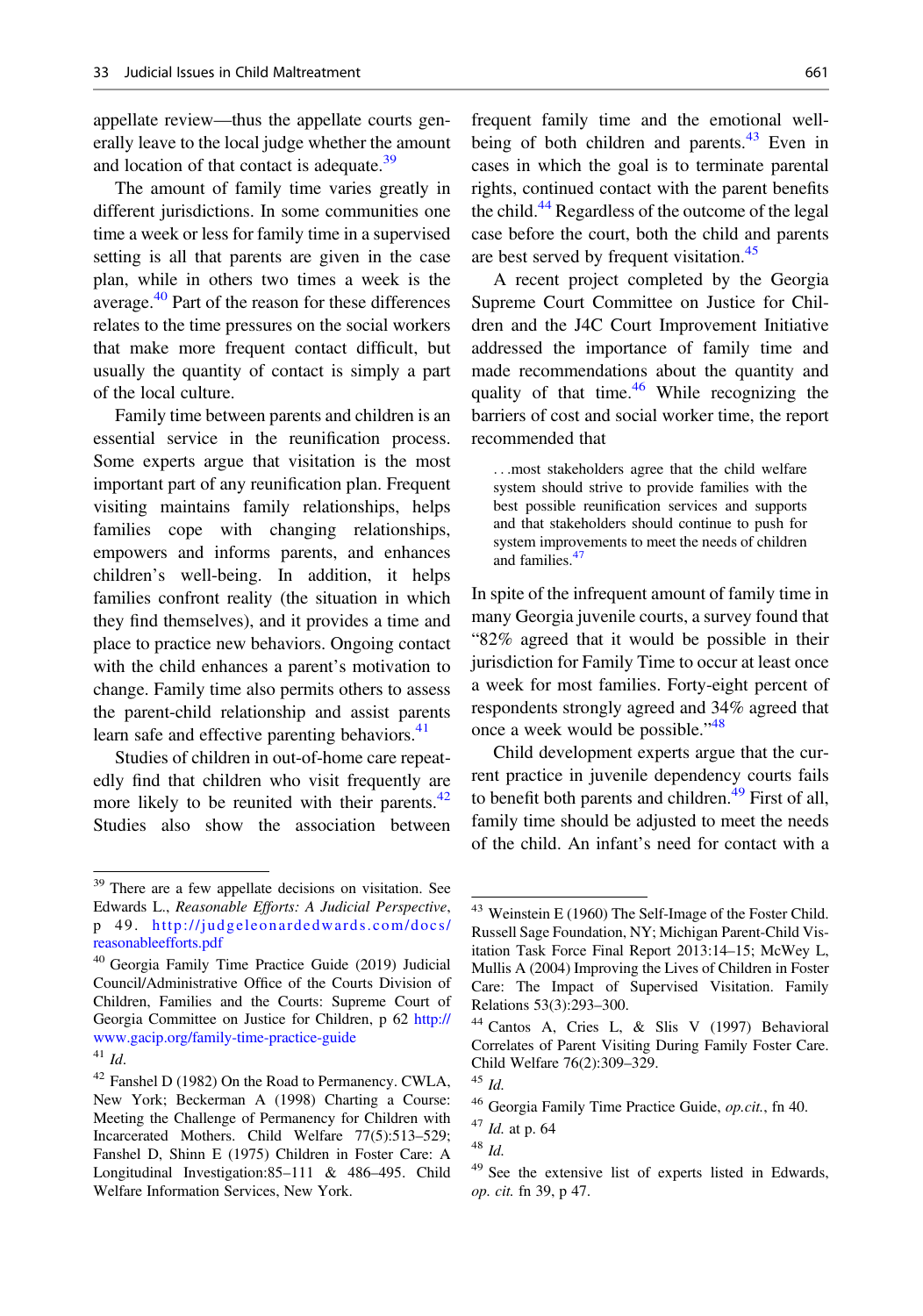parent is much different than that of a teenager. An infant needs daily contact with a parent in order to develop an attachment with him or her. $50$  No jurisdiction seems to acknowledge this need, and no appellate court has adopted this position.

Juvenile courts vary widely in the quantity and quality of family time. Some courts recognize that children's need for time with their parents varies depending on their age. The San Francisco juvenile dependency court orders a variety of family time depending on the age of the child.<sup>51</sup> For example, the local court rule specifies that parents spend 6 hours a week with their newborns to fiveyear-olds each week. Experts support this more sophisticated approach. $52$ 

The juvenile court judge must take an active leadership role to ensure improvements occur in local visitation practice. The following steps outline the measures a judge should take to provide children in foster care appropriate visitation:

- Recognize that visitation is a critical element of the family reunification process and be prepared to address visitation at each hearing.
- Ensure that a visit take place soon after the removal as both the parent and child will be experiencing grief over the separation.<sup>53</sup>
- Oversee the child's initial placement decision to ensure that it supports frequent, meaningful visitation.
- Develop clear, enforceable, written visitation orders for each case.
- Develop local rules that address visitation issues.
- Determine the frequency and duration of visitation by measuring the needs of the child and family rather than the capacity of the agency.
- Encourage cross-systems training for all participants in the juvenile dependency court system to address child development principles and strategies to improve the quality and quantity of visitation.
- Examine best practices and draw from model programs from around the country to improve visitation practices.
- Facilitate collaborative community efforts to improve visitation practices and overcome barriers to successful visitation.<sup>54</sup>
- Work with the agency and community members to make transportation available so that frequent visitation is possible.
- Discuss visitation at court system's meetings so that attorneys and service providers can contribute their ideas.
- Increase the number of children placed with relatives and kin which will make more frequent visitation possible.<sup>55</sup>

One important development over the past few years is the placement of children with relatives. Relative placement can have a significant positive impact on the time that children visit with their parents. Failure to place with relatives can have serious detrimental consequences. The discussion in the Relative Placement section (infra) will explain this in greater detail.

At the time of this writing, the COVID-19 pandemic is an especially devastating interference with family time. $56$  Many jurisdictions

<sup>50</sup> Arredondo D (2003) Guidelines to the developmental needs of children according to age. In: Edwards L (2003) Judicial Oversight of Parental Visitation in Family Reunification Cases. Juvenile & Family Court Journal 54 (3):13–14.

<sup>51</sup> Edwards L (2003) [Judicial Oversight of Parental](http://www.judgeleonardedwards.com/docs/JudicialOversightofVisitationSummer03.pdf) [Visitation in Family Reuni](http://www.judgeleonardedwards.com/docs/JudicialOversightofVisitationSummer03.pdf)fication Cases. Juvenile & Family Court Journal 54(3), Appendix D.

<sup>52</sup> Edwards L (2014) Reasonable Efforts: A Judicial Perspective, p 43–49. [http://judgeleonardedwards.com/docs/](http://judgeleonardedwards.com/docs/reasonableefforts.pdf) [reasonableefforts.pdf](http://judgeleonardedwards.com/docs/reasonableefforts.pdf) 9

<sup>53</sup> Fahlberg V (2012) A Child's Journey Through Placement. Jessica Kingsley, London, p 141–175. Bowlby J (1973) Attachment and Loss. Vol. 2 Separation, New York, Basic Books.

<sup>54</sup> Edwards L, op.cit. fn 51, at 11–12.

<sup>55</sup> Both Polk County, Iowa, and the state of Maine have developed visitation guidelines that are comprehensive and sensitive to the developmental needs of children. The Iowa guidelines were developed by both the agency and the courts. Tabor N (2001) State of Iowa Court Improvement Project, Resource Manual: Visitation Issues in Juvenile Court, p 22; Maine Department of Human Services (2002) Child and Family Services Manual.

<sup>56</sup> Indeed, in order to continue vital operations safely, courts have had to hold some hearings remotely.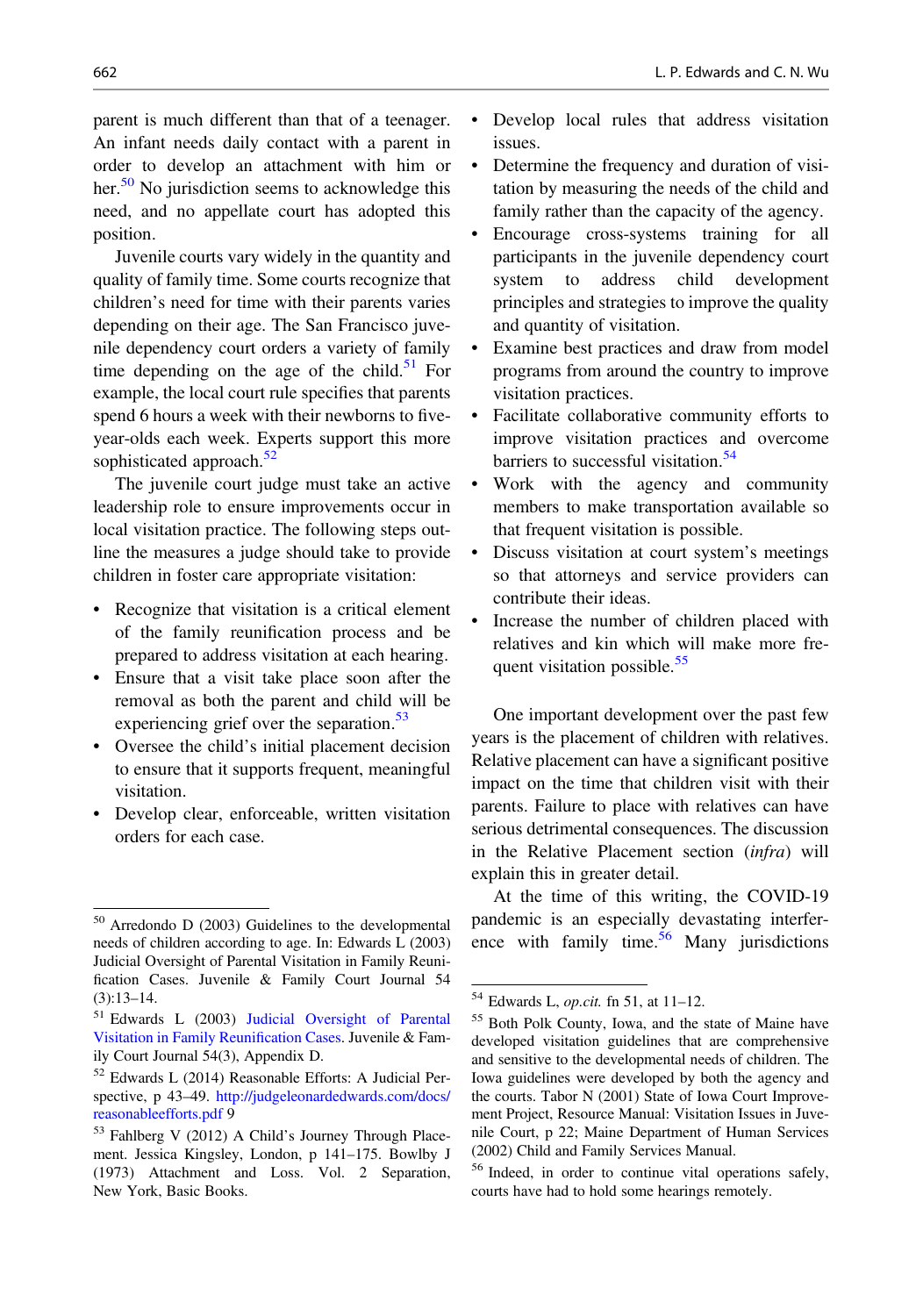instituted blanket prohibitions on in-person family time at the beginning of the pandemic. Some were slow to develop protocols for remote visits. Meanwhile, the state and federal timelines for hearings and findings in dependency cases marched on. The pandemic's duration forced many courts and agencies to rethink family time norms. For example, more frequent, shorter visits with young children are more appropriate for a virtual schedule and transportation is generally not a problem.<sup>57</sup> The American Academy of Pediatrics released guidance for safe and effective family time during the pandemic.<sup>58</sup>

Virtual visits should be considered a temporary, emergency measure, however. Courts and agencies should make every effort to ensure children and their parents (and siblings, as applicable) have personal contact whenever possible. We understand that there are efficiencies in virtual visitation; however, there is sufficient data to conclude that while virtual visits can effectively supplement face-to-face visits, they should not be viewed or used as a replacement for them.<sup>59</sup> For example, it is clear that virtual visitation with infants will not be meaningful to the infants. Even for latency age children and teens, the time spent in virtual visits cannot be equated with the time spent in face-to-face contact. The types of parenting skills that can be supported in virtual visits are more limited than in person visits. Furthermore, the limitations inherent in virtual visits make it more difficult to foster or maintain a healthy, secure parent-child attachment. The benefits of this type of visitation are closely tied to the active involvement of a positively motivated caregiver, a responsibility that is likely to fall on the shoulders of foster parents. Moreover, a case can be made that virtual visits, as the sole means of parent-child contact, are a violation of the requirement to exercise reasonable efforts to reunify parent and child. $60$ 

#### Relative Placement and Family Finding

Federal and state laws regarding placing children in out-of-home care have changed dramatically over the past 100 years. One hundred years ago over 90% of children in care resided in congregate care. After the White House Conference on the Care of Dependent Children in 1909, foster care became the preferred placement. However, it took the remainder of the twentieth Century for foster care to overtake congregate care as the placement of choice by juvenile courts. Now the law favors relatives as the preferred placement if children must be removed from parental care. The data below show that 78% of children in out-ofhome care are in family placements, 46% in non-relative care and 32% placed with relatives. Congregate care has slipped to 11% including group homes and institutions. As noted above, the use of congregate care placements will likely continue to fall in the coming years with the implementation of the Family First Prevention Services Act and the Preventing Sexual Trafficking and Strengthening Families Act of 2014. More information and data on this trend can be found on the Every Kid Needs a Family website. $61$ 

#### Point in Time Data

The estimated 437,283 children in foster care on September 30, 2018, were in the following types of placements:

- 46 percent in nonrelative foster family homes
- 32 percent in relative foster family homes
- 11 percent in institutions and group homes
- 5 percent on trial home visits (situations in which the State retains supervision of a child,

<sup>57</sup> Wentz R, Virtual Visits: Recommendations by Age and Access Resources. [https://cdn.ymaws.com/www.](https://cdn.ymaws.com/www.naccchildlaw.org/resource/resmgr/covid_resource_hub/virtual_visits_recommendatio.pdf) [naccchildlaw.org/resource/resmgr/covid\\_resource\\_hub/vir](https://cdn.ymaws.com/www.naccchildlaw.org/resource/resmgr/covid_resource_hub/virtual_visits_recommendatio.pdf) [tual\\_visits\\_recommendatio.pdf](https://cdn.ymaws.com/www.naccchildlaw.org/resource/resmgr/covid_resource_hub/virtual_visits_recommendatio.pdf)

<sup>58</sup> [https://services.aap.org/en/pages/2019-novel-coronavi](https://services.aap.org/en/pages/2019-novel-coronavirus-covid-19-infections/clinical-guidance/guidance-for-children-and-families-involved-with-the-child-welfare-system-during-the-covid-19-pandemic/) [rus-covid-19-infections/clinical-guidance/guidance-for](https://services.aap.org/en/pages/2019-novel-coronavirus-covid-19-infections/clinical-guidance/guidance-for-children-and-families-involved-with-the-child-welfare-system-during-the-covid-19-pandemic/)[children-and-families-involved-with-the-child-welfare-sys](https://services.aap.org/en/pages/2019-novel-coronavirus-covid-19-infections/clinical-guidance/guidance-for-children-and-families-involved-with-the-child-welfare-system-during-the-covid-19-pandemic/) [tem-during-the-covid-19-pandemic/](https://services.aap.org/en/pages/2019-novel-coronavirus-covid-19-infections/clinical-guidance/guidance-for-children-and-families-involved-with-the-child-welfare-system-during-the-covid-19-pandemic/)

<sup>59</sup> Singer J, Brodzinsky D (2020) Virtual Parent-Child Visitation in Support of Family Reunification in the Time of COVID-19, Developmental Child Welfare, August 2020.

 $60$  *Id.* 

<sup>61</sup> <https://www.ncsc.org/everykid>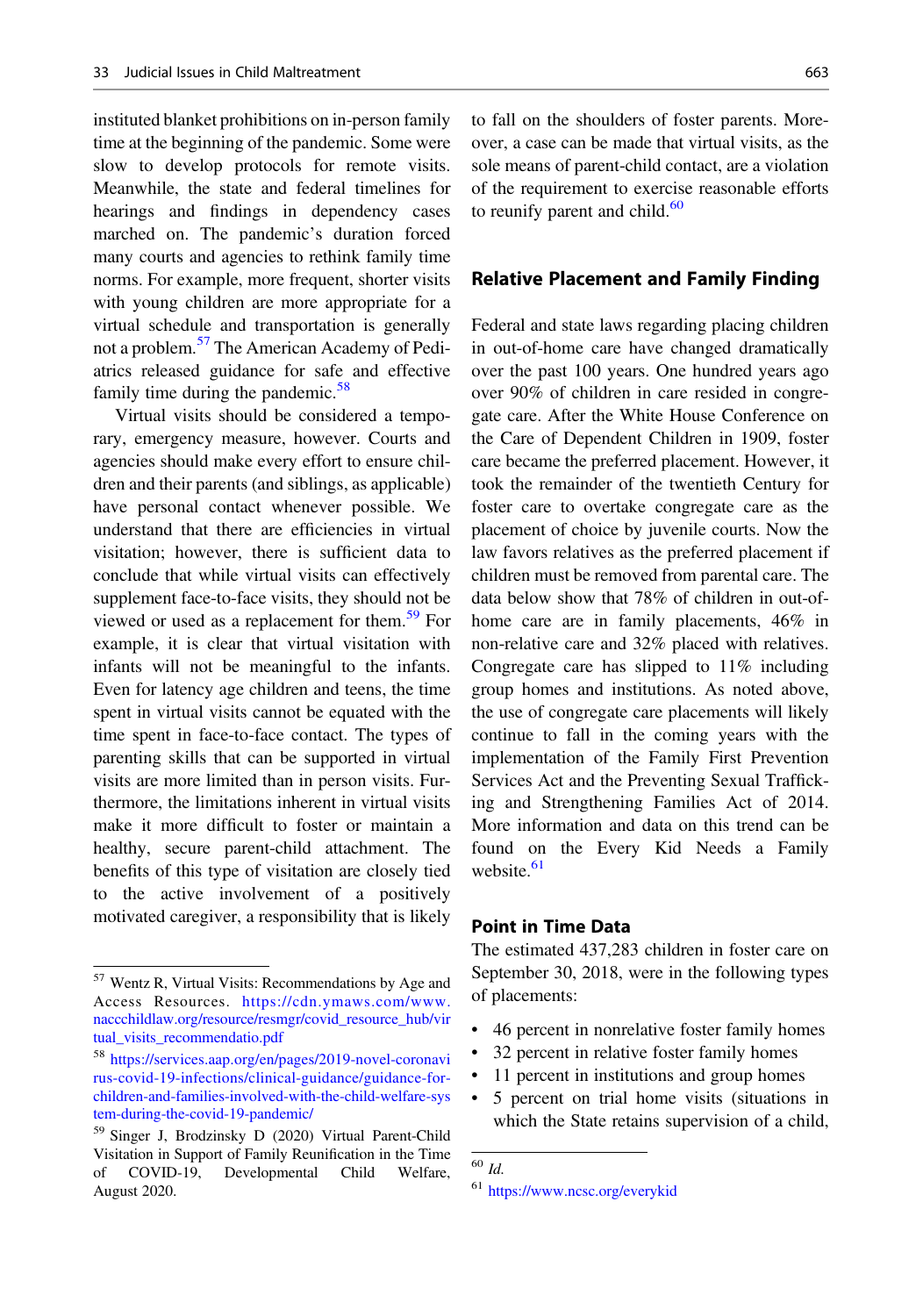the child returns home on a trial basis for an unspecified period of time, and after 6 months the child is considered discharged from foster care)

- 4 percent in pre-adoptive homes
- 2 percent in supervised independent living
- 1 percent had run away<sup>62</sup>
- These percentages have changed somewhat in the past 10 years. $63$

Of all children (under 18) in care on September 30, 2019, what number and percent in each state are placed in kinship care? See Table [33.2.](#page-12-0)

Several jurisdictions have demonstrated that relative placement can be dramatically increased through the use of family finding and improved social worker practice. Examples include portions of Los Angeles, Allegheny and several other counties in Pennsylvania, and Omaha, Nebraska. Using family finding and accelerated procedures, relative placements can be made in a few days rather than weeks or months. These jurisdictions place from 70–90% of children with their relatives. The process is described in the cited articles.<sup>64</sup>

Family Finding was highlighted in the Fostering Connections Act as a best practice. $65$  The Family Finding model, developed by social worker and family advocate Kevin A. Campbell, offers methods and strategies to locate and engage relatives of children who have been removed

from parental care. The goal of Family Finding is to connect each child with a family, so that every child may benefit from the lifelong connections that only a family provides. As Kevin Campbell has written:

- 1. Every child has a family, and they can be found if we try;
- 2. Loneliness can be devastating, even dangerous, and is experienced by most children in out-of-home care;
- 3. A meaningful connection to family helps a child develop a sense of belonging; and
- 4. The single factor most closely associated with positive outcomes for children is meaningful, lifelong connections to family.<sup>66</sup>

There are additional reasons why relative care is a preferred placement. Data now demonstrate that placement in foster care and congregate care actually has long-term negative effects on children. Over their lifetime these children will have poorer health and mental health outcomes and will die sooner than children at home or with relatives.<sup>67</sup>

One study followed over 160,000 children who were placed in non-parental care for a period during their childhood. The researchers followed their lives for 30 years. One of their conclusions was that children who were placed out-of-home in care reported worse health than children who grew up in a family environment. The authors conclude that "when non-parental care is required, priority be given to non-residential care, especially the child's extended relatives and friends."<sup>68</sup>

Other studies confirm the poor health outcomes for children placed in stranger care. These children have been found to have higher levels of emotional, psychological and behavioral

<sup>62</sup> Annie E. Casey Foundation Kids Count Data Center, Children in Foster Care by Placement Type, [https://](https://datacenter.kidscount.org/data/tables/6247-children-in-foster-care-by-placement-type?loc=1&loct=1#detailed/1/any/false/37/2622) [datacenter.kidscount.org/data/tables/6247-children-in-fos](https://datacenter.kidscount.org/data/tables/6247-children-in-foster-care-by-placement-type?loc=1&loct=1#detailed/1/any/false/37/2622) [ter-care-by-placement-type?loc](https://datacenter.kidscount.org/data/tables/6247-children-in-foster-care-by-placement-type?loc=1&loct=1#detailed/1/any/false/37/2622)=[1&loct](https://datacenter.kidscount.org/data/tables/6247-children-in-foster-care-by-placement-type?loc=1&loct=1#detailed/1/any/false/37/2622)=[1#detailed/1/](https://datacenter.kidscount.org/data/tables/6247-children-in-foster-care-by-placement-type?loc=1&loct=1#detailed/1/any/false/37/2622) [any/false/37/2622](https://datacenter.kidscount.org/data/tables/6247-children-in-foster-care-by-placement-type?loc=1&loct=1#detailed/1/any/false/37/2622),2621,2623,2620,2625,2624,2626/ 12994,12,995

<sup>63</sup> The percentage of children placed with relatives was 26% and now is 32%. Williams C, Sepulveda, K (2019) The share of children in foster care living with relatives is growing. Child Trends, May 21, 2019.

<sup>64</sup> Edwards L (2018) [Relative Placement: The Best](http://www.judgeleonardedwards.com/docs/EdwardsCJAWinter2018.pdf) [Answer for Our Foster Care System.](http://www.judgeleonardedwards.com/docs/EdwardsCJAWinter2018.pdf) The Bench, p 6, 21–23; Edwards L (2018) [Relative Placement: The](http://judgeleonardedwards.com/docs/Relative-Placement-JFCJ-69-3-2018.pdf) [Best Answer for Our Foster Care System.](http://judgeleonardedwards.com/docs/Relative-Placement-JFCJ-69-3-2018.pdf) Juvenile & Family Court Journal 69(3) 2018 National Council of Juvenile and Family Court Judges

<sup>65</sup> Public Law No: 110–351, §102(a)(2).

<sup>66</sup> Core Beliefs of the Family Finding approach developed by Kevin Campbell, found at [http://www.family](http://www.familyfinding.org/)finding. [org/](http://www.familyfinding.org/)

<sup>67</sup> Murray E, Lacey R, Maughan B, Sacker A (2020) Association of childhood out-of-home care status with all-cause mortality up to 43-years later: Office of National Statistics Longitudinal Study. BMC Public Health, (2020) 20–735.

 $68$  *Id.* at p 6.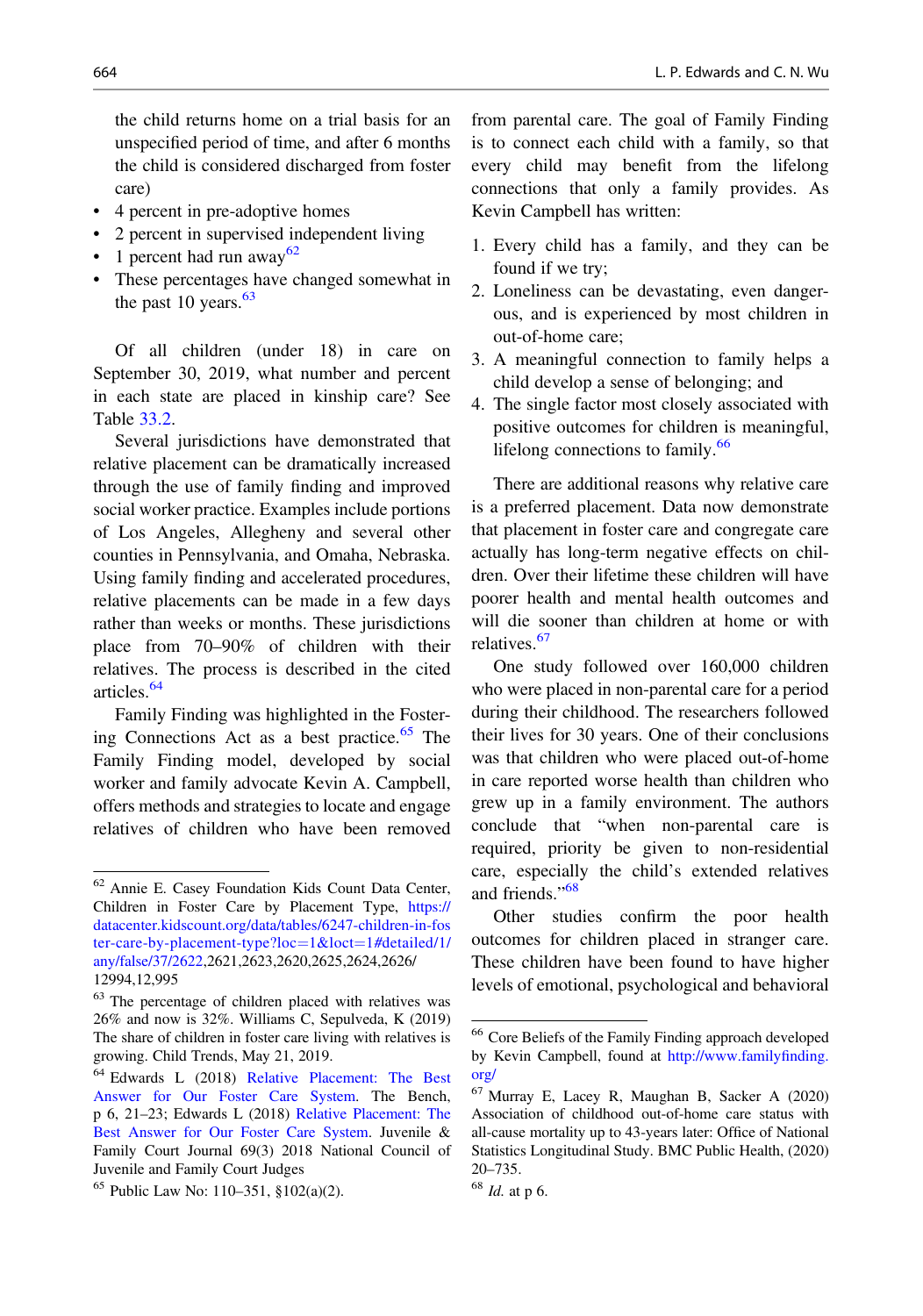| <b>State</b>         | Number | Percent | <b>State</b>   | Number | Percent |
|----------------------|--------|---------|----------------|--------|---------|
| Alabama              | 837    | 15%     | Missouri       | 4790   | 38%     |
| Alaska               | 708    | 25%     | Montana        | 1616   | 44%     |
| Arizona              | 6417   | 48%     | Nebraska       | 1027   | 32%     |
| <b>Arkansas</b>      | 941    | 23%     | Nevada         | 1838   | 41%     |
| California           | 16,545 | 35%     | New Hampshire  | 375    | 31%     |
| Colorado             | 1396   | 29%     | New Jersey     | 1566   | 35%     |
| Connecticut          | 1697   | 44%     | Mexico         | 556    | 24%     |
| Delaware             | 50     | 9%      | New York       | 4216   | 27%     |
| District of Columbia | 173    | 26%     | North Carolina | 2931   | 27%     |
| Florida              | 9945   | 42%     | North Dakota   | 277    | 19%     |
| Georgia              | 3356   | 26%     | Ohio           | 3585   | 23%     |
| Hawai'i              | 773    | 48%     | Oklahoma       | 2443   | 29%     |
| Idaho                | 550    | 32%     | Oregon         | 2190   | 32%     |
| <b>Illinois</b>      | 7232   | 44%     | Pennsylvania   | 5961   | 49%     |
| Indiana              | 5221   | 33%     | Rhode Island   | 811    | 37%     |
| Iowa                 | 2209   | 37%     | South Carolina | 327    | 7%      |
| Kansas               | 2458   | 31%     | South Dakota   | 456    | 27%     |
| Kentucky             | 1107   | 12%     | Tennessee      | 1167   | 13%     |
| Louisiana            | 1246   | 32%     | Texas          | 9788   | 31%     |
| Maine                | 794    | 38%     | Utah           | 736    | 32%     |
| Maryland             | 1576   | 43%     | Vermont        | 297    | 24%     |
| Massachusetts        | 2349   | 24%     | Virginia       | 309    | 7%      |
| Michigan             | 4556   | 40%     | Washington     | 3543   | 35%     |
| Minnesota            | 3516   | 43%     | West Virginia  | 1456   | 20%     |
| Mississippi          | 1245   | $31\%$  | Wisconsin      | 2934   | 38%     |
|                      |        |         | Wyoming        | 282    | 29%     |

<span id="page-12-0"></span>Table 33.2 Number and Percent of Children in Kinship Care by State?<sup>a</sup>

<sup>a</sup>Data source: Public AFCARS data available from National Data Archive on Child Abuse and Neglect (NDACAN) at Cornell University.

problems, such as poor well-being, conduct disorder, attentions disorder, aggressiveness, depression, and psychopathology. $69$ 

There is more. Two other studies conclude that children in care are, on average, more likely to die earlier than average in their adult lives. One study followed over 353,000 children who were once in care 42 years later. They concluded that these adults on average had a higher risk of mortality long after they had left care, mainly from unnatural causes.<sup>70</sup>

Another study followed over 15,000 children for 60 years, 9% of whom had been placed in outof-home care during their childhood. The study found that children in out-of-home care constitute a high-risk group for subsequent mortality. The study also found elevated risk of mortality was particularly pronounced among those who were placed in adolescence and/or because of their own behaviors. Children who were exposed to out-ofhome care had increased mortality also when

<sup>69</sup> McCann J, Wilson A, Dunn G (1996) Prevalence of psychiatric disorders in young people in the care system. BMJ 313:1529–30; McMillen JC, Zima TB, Scott DL et al. (2005) Prevalence of psychiatric disorders among older youths in the foster care system. J Am Acad Sci Child Adolescent Psychiatry 44:88–95.

<sup>70</sup> Berlin M, Vinnerljung B, Hjern A (2011) School performance in primary school and psychosocial problems in young adulthood among care leavers from long term foster care. Child Youth Serv Rev. 33:2489–97; Leslie IK, Landsverk J, Ezzer-Lofstrom R, Tschann JM, Slymen DJ, Garland AF (2000) Children in foster care: Factors influencing out-patient mental health service use. Child Abuse Negl 24: 465–76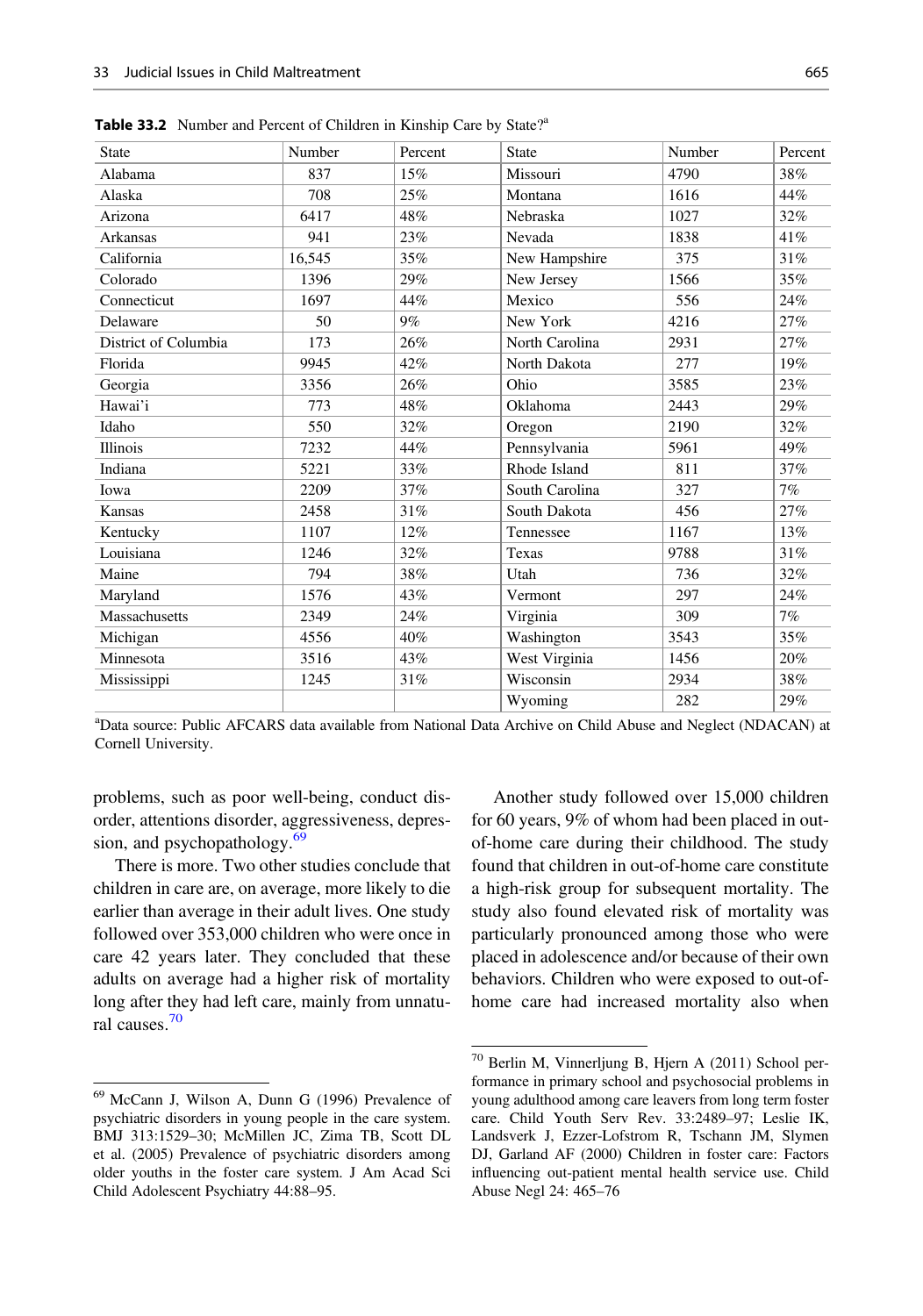compared with those who grew up under similar living conditions but did not experience placement.<sup>71</sup>

You may recall from the section on family time/visitation, supra, the minimal family time that most jurisdictions permit between parents and children in out-of-home care. If children are placed with relatives, family time is significantly increased and in a more relaxed atmosphere. For example, in Allegheny County the director of placement services stated, "Because we place so many children with relatives, we are able to provide more visitation between parents and their children." 72

Similarly, Jennifer Lopez, Regional Administrator of the Santa Fe Springs Office of the Department of Children and Family Services in Los Angeles stated:

Because we place so many children with relatives, we are able to be much more flexible with visitation. The parents are able to see their children much more than if the children were placed in foster care. Also, it is much less traumatic for the children and a lot of the fathers who are non-offending have the opportunity to be in their children's lives.<sup>73</sup>

The conclusion seems clear. The child welfare system must take aggressive, proactive steps to increase relative outreach and placements immediately upon removal from parental care. The judge must be prepared to hold the agency accountable for using due diligence to identify, notice, and engage relatives and to monitor agency actions to ensure they are timely. Best practices are to insist that social worker reports contain information about relatives the social worker has contacted and their responses and asking social workers if they used family finding to locate and notice any absent parent and relatives. The 'reasonable efforts' to prevent removal and facilitate reunification requirements are tools the court can use to ensure agency compliance.<sup>7475</sup>

## Reasonable Efforts

Federal and state laws require juvenile court judges to oversee the actions of social service agencies by determining whether they have provided services to prevent removal of children from parental care, to facilitate reunification of children with their parents, and ensure timely permanency for children in the child welfare system.<sup>76</sup> The reasonable efforts finding is the primary legal tool that judges have to monitor the activities of social service agencies. Judges must determine in each case whether the agency has provided reasonable efforts to accomplish the goals of prevention, reunification, and permanency. It is a means of holding these agencies accountable for the monies they receive from the federal government because if the judge rules that the agency did not provide adequate services, the agency will lose federal dollars.<sup>77</sup>

In 2014 a national survey including the juvenile courts from all states and the District of Columbia revealed that the judges in many states have not paid attention to the reasonable efforts requirements.<sup>78</sup> Some states had few or no appellate cases addressing the reasonable efforts issue

Gao M, Brannstrom L, Almquist Y (2016) Exposure to out-of-home care in childhood and adult all-cause mortality: a cohort study. International Journal of Epidemiology 46(3); McCann JB, Wilson S, Dunn G (1996) Prevalence of psychiatric disorders in young people in the care system. BMJ 313(1):529–530.

<sup>72</sup> Email from Dr. Sharon McDaniel. A copy is available from the authors.

<sup>73</sup> Email from Jennifer Lopez. A copy is available from the authors.

<sup>74</sup> See Edwards L (2020) [Reasonable Efforts: Let](http://judgeleonardedwards.com/docs/reasonable-efforts-lets-raise-the-bar-2020.pdf)'s Raise [the Bar.](http://judgeleonardedwards.com/docs/reasonable-efforts-lets-raise-the-bar-2020.pdf) The Guardian (NACC) 42(1). [https://cdn.ymaws.](https://cdn.ymaws.com/www.naccchildlaw.org/resource/resmgr/guardian/2020_spring/guardian_2020_v42n01_r8.pdf) [com/www.naccchildlaw.org/resource/resmgr/guardian/](https://cdn.ymaws.com/www.naccchildlaw.org/resource/resmgr/guardian/2020_spring/guardian_2020_v42n01_r8.pdf) [2020\\_spring/guardian\\_2020\\_v42n01\\_r8.pdf](https://cdn.ymaws.com/www.naccchildlaw.org/resource/resmgr/guardian/2020_spring/guardian_2020_v42n01_r8.pdf). As noted in, the discussion of legislative initiatives, supra, these reasonable efforts requirements have been in place since the Adoption Assistance and Child Welfare Act was passed in 1980.

<sup>75</sup> Edwards L (2020) The Urgency of Placing Children with Relatives. The Guardian (NACC) 42(04). [http://](http://judgeleonardedwards.com/docs/urgency-placement-nacc-dec-2020.pdf) [judgeleonardedwards.com/docs/urgency-placement-nacc](http://judgeleonardedwards.com/docs/urgency-placement-nacc-dec-2020.pdf)[dec-2020.pdf](http://judgeleonardedwards.com/docs/urgency-placement-nacc-dec-2020.pdf)

<sup>76</sup> Edwards L (2014) Reasonable Efforts: A Judicial Perspective [http://judgeleonardedwards.com/docs/](http://judgeleonardedwards.com/docs/reasonableefforts.pdf) [reasonableefforts.pdf](http://judgeleonardedwards.com/docs/reasonableefforts.pdf)

<sup>77</sup> CFR §1356.21.

 $78$  Op.cit. Footnote 76 at Appendix A and CFR §1356.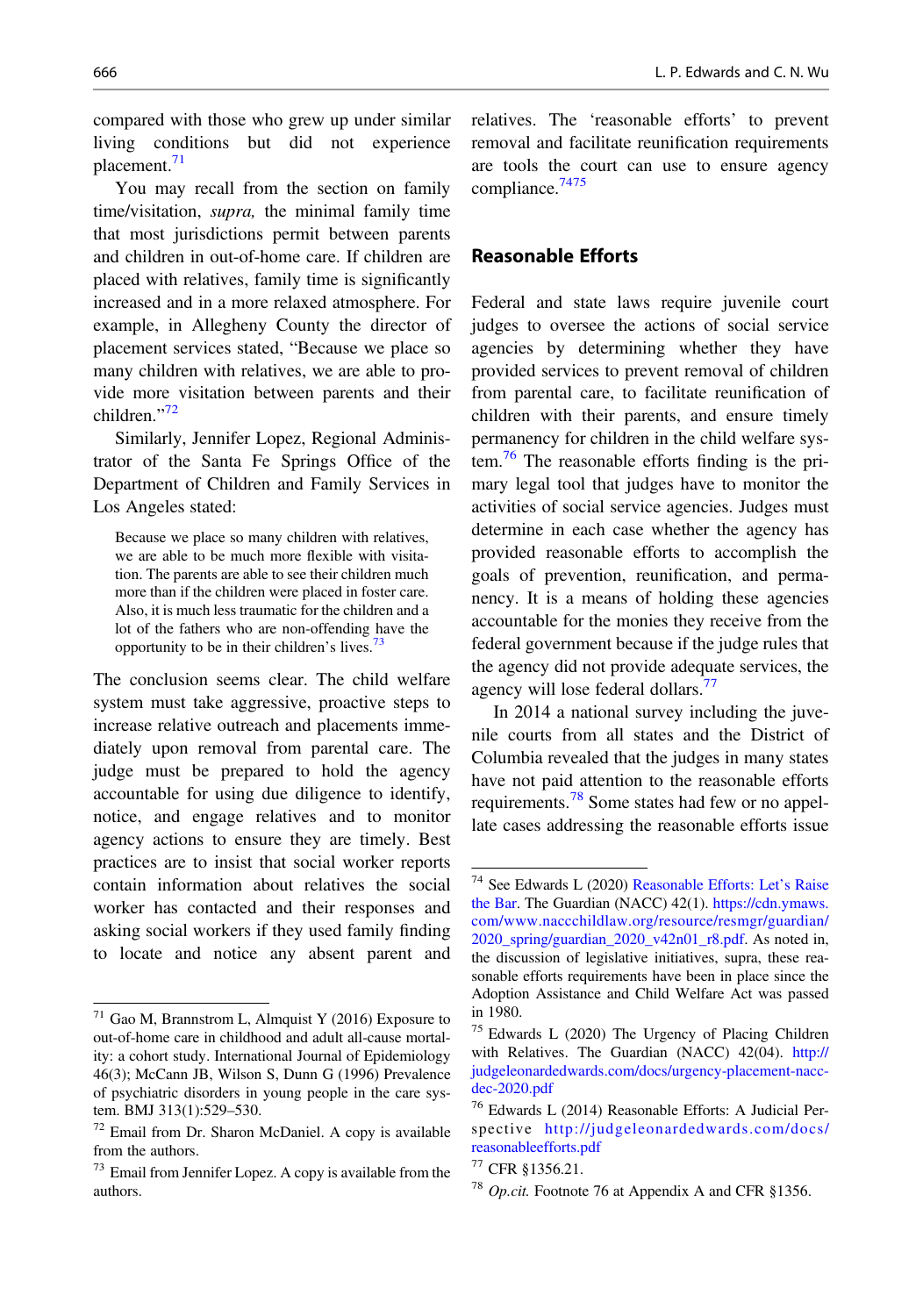and almost 99% of all appellate cases that did address reasonable efforts did so only after a termination of parental rights hearing which generally occurs late in the case.<sup>79</sup>

One surprising development over the past few years has been the Children's Bureau's emphasis on the use of the reasonable efforts tool in juvenile court proceedings. For the first time in almost 40 years, the Children's Bureau has been urging attorneys and judges to use the reasonable efforts findings to put pressure on social service agencies to prevent removal of children from their homes and to facilitate reunification when they are removed<sup>80</sup> As David Kelly stated "when we fail to take reasonable efforts seriously, we do real harm to children and families."<sup>81</sup>

Recent research has revealed that, over the past 7 years, judges and appellate justices in an increasing number of jurisdictions have addressed the reasonable efforts issue more effectively. The Supreme Courts in Massachusetts, Montana, and Wyoming have issued decisions focusing on reasonable efforts. $82$  These appellate decisions outline what trial judges should be doing to comply with the federal and state laws. Appellate decisions in the District of Columbia give evidence that the issue is regularly tried in that

jurisdiction. $83$  Appellate courts in states including California, Connecticut, Oregon, and New York continue to address the issue regularly. However, for many states the reasonable efforts issue is not litigated in the trial courts except at a termination of parental rights hearing. This may be because judges do not want to penalize the already strapped local child welfare office or because judges are uncomfortable making decisions contrary to social service "experts."

Over the past few years, a best practice has been adopted by many judges. Rather than make a "no reasonable efforts" finding, judges have made that finding, or discussed making that finding, but have continued the case for a few weeks to give the agency an opportunity to provide adequate services. If the agency does so, the judge will set aside the finding. It has been referred to as The Art of the No Reasonable Efforts finding. $84$  As one judge stated to the authors: "I have used the reasonable efforts finding effectively. When I mention that I might find that the agency has not provided adequate services and continue the case, the agency understands and the service is in place when we return to court."<sup>85</sup> Using this technique, the children and parents are well served and the agency does not lose any federal dollars.<sup>86</sup>

<sup>79</sup> Ibid.

<sup>80</sup> Milner J, Kelly D (2018) Reasonable Efforts as Prevention. American Bar Association, November 5, 2018 [https://www.americanbar.org/groups/public\\_interest/](https://www.americanbar.org/groups/public_interest/child_law/resources/child_law_practiceonline/january-december-2018/reasonable-efforts-as-prevention/#:~:text=By%20Jerry%20Milner%2C%20David%20Kelly&text=The%20U.S.%20Children) [child\\_law/resources/child\\_law\\_practiceonline/january](https://www.americanbar.org/groups/public_interest/child_law/resources/child_law_practiceonline/january-december-2018/reasonable-efforts-as-prevention/#:~:text=By%20Jerry%20Milner%2C%20David%20Kelly&text=The%20U.S.%20Children)[december-2018/reasonable-efforts-as-prevention/#:~:](https://www.americanbar.org/groups/public_interest/child_law/resources/child_law_practiceonline/january-december-2018/reasonable-efforts-as-prevention/#:~:text=By%20Jerry%20Milner%2C%20David%20Kelly&text=The%20U.S.%20Children) [text](https://www.americanbar.org/groups/public_interest/child_law/resources/child_law_practiceonline/january-december-2018/reasonable-efforts-as-prevention/#:~:text=By%20Jerry%20Milner%2C%20David%20Kelly&text=The%20U.S.%20Children)=[By%20Jerry%20Milner%2C%20David%20Kelly&](https://www.americanbar.org/groups/public_interest/child_law/resources/child_law_practiceonline/january-december-2018/reasonable-efforts-as-prevention/#:~:text=By%20Jerry%20Milner%2C%20David%20Kelly&text=The%20U.S.%20Children) [text](https://www.americanbar.org/groups/public_interest/child_law/resources/child_law_practiceonline/january-december-2018/reasonable-efforts-as-prevention/#:~:text=By%20Jerry%20Milner%2C%20David%20Kelly&text=The%20U.S.%20Children)=[The%20U.S.%20Children](https://www.americanbar.org/groups/public_interest/child_law/resources/child_law_practiceonline/january-december-2018/reasonable-efforts-as-prevention/#:~:text=By%20Jerry%20Milner%2C%20David%20Kelly&text=The%20U.S.%20Children)'s%20Bureau%20has,of %20child%20welfare%20prevention%20efforts See also, Children's Bureau (2018) Reshaping child welfare in the United States to focus on strengthening families through primary prevention of child maltreatment and unnecessary parent-child separation, (ACYF-CB-IM-18-05, Nov.

<sup>16, 2018)</sup> [https://www.acf.hhs.gov/sites/default/](https://www.acf.hhs.gov/sites/default/files/cb/im1805.pdf)files/cb/ [im1805.pdf](https://www.acf.hhs.gov/sites/default/files/cb/im1805.pdf)  $81$  Kelly D (2018) It's Time to Follow the Law and Take

Reasonable Efforts Seriously. Rethinking Foster Care. [http://rethinkingfostercare.blogspot.com/2018/10/its-time](http://rethinkingfostercare.blogspot.com/2018/10/its-time-to-follow-law-and-take.html)[to-follow-law-and-take.html](http://rethinkingfostercare.blogspot.com/2018/10/its-time-to-follow-law-and-take.html)

<sup>82</sup> Care and Protection of Walt, 478 Mass. 212; 2017 Mass. LEXIS 768 (October 2017); Dunlap v. State (In re BAD), 2019 WY 83 (August 2019); In re R.J.F., 443 P.3d 387 (Mont. 2019).

<sup>83</sup> In re TA.L., 149 A.3d 1060 (2016).

<sup>84</sup> See Edwards L (1995) Improving Implementation of the Federal Adoption Assistance and Child Welfare Act of 1980. Juvenile & Family Court Journal 45(3), Appendix C, Resource Guidelines: Improving Court Practice in Child Abuse & Neglect Cases. [http://www.](http://www.judgeleonardedwards.com/docs/AppendixCImprovingImplementation.pdf) [judgeleonardedwards.com/docs/](http://www.judgeleonardedwards.com/docs/AppendixCImprovingImplementation.pdf) [AppendixCImprovingImplementation.pdf.](http://www.judgeleonardedwards.com/docs/AppendixCImprovingImplementation.pdf)

<sup>85</sup> Judge Louis Trosch, North Carolina Superior Court Judge. A copy of that email is available from the authors.

<sup>86</sup> This technique has been called The Art of the Reasonable Efforts Finding. See Edwards L (1995) Improving Implementation of the Federal Adoption Assistance and Child Welfare Act of 1980, Juvenile & Family Court Journal 45(3) Appendix C, Resource Guidelines.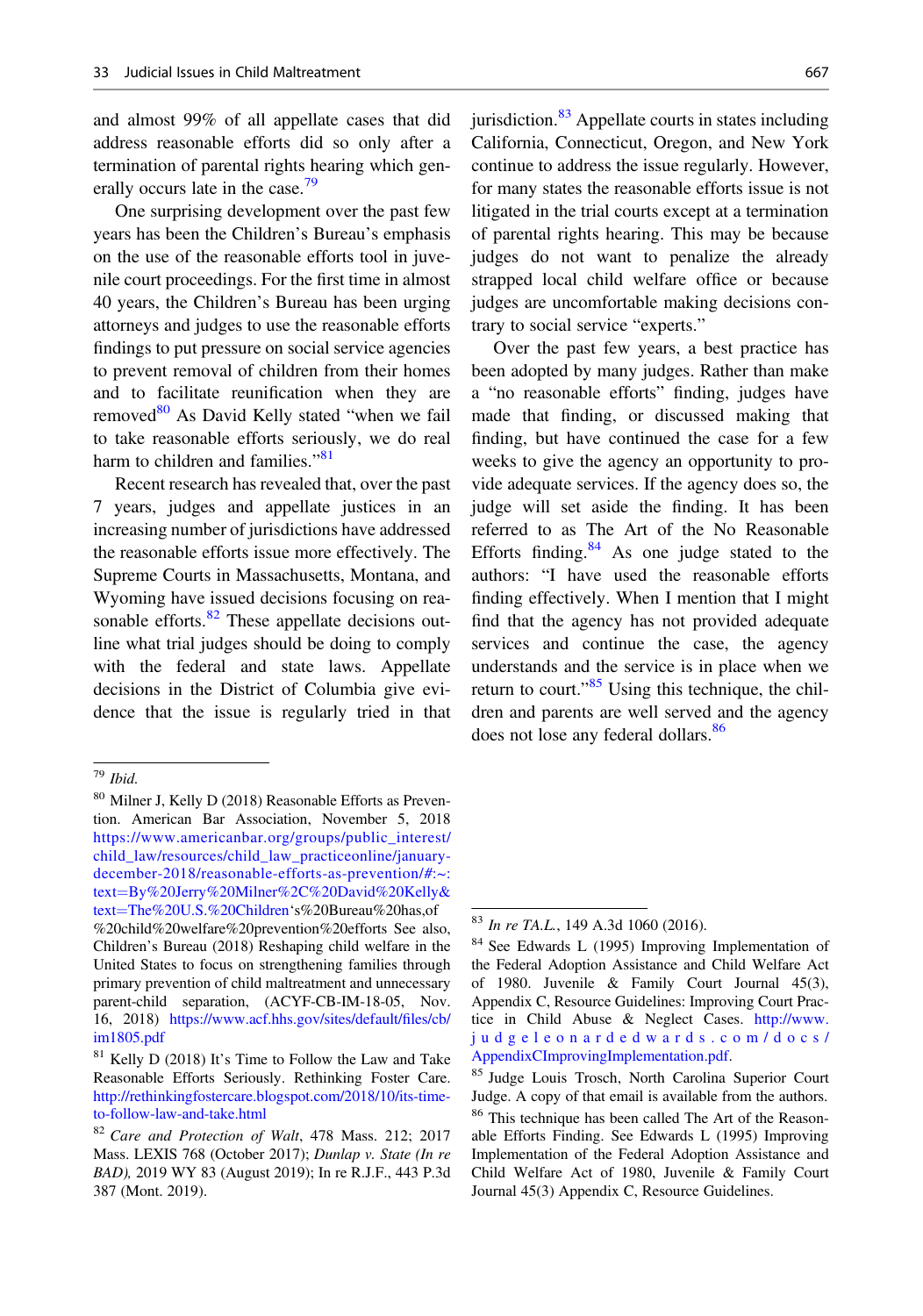## High Quality Legal Representation in Dependency Cases

As noted in the National Council of Juvenile and Family Court Judges' Enhanced Resource Guidelines: Improving Court Practice in Child Abuse and Neglect Cases,<sup>87</sup> attorneys and other advocates largely determine the information presented to the judge. $88$  A well-functioning court system therefore depends on each party, parents, children, and the child welfare agency, having competent legal representation. The American Bar Association (ABA) has adopted standards of practice for attorneys representing all three parties in child welfare cases.<sup>89</sup>

Another development highlighting the importance of quality legal representation for all parties is the national certification of attorneys specializing in child welfare law. Specialty certification is modeled on well-known protocols long used in medical and other health care fields. The National Association of Counsel for Children  $(NACC)^{90}$  is the national body approved by the ABA to certify attorneys as specialists in child welfare law. Successful candidates for certification as Child Welfare Law Specialists (CWLS) must meet minimum experience and training requirements and pass a written examination, as well as be recommended by peers and judges who know their work. As of October 2020, NACC certification is available in 43 states and the District of Columbia, and there are 595 certified child welfare law specialists nationwide.

In 1981, the United States Supreme Court ruled that there is no constitutional right to an attorney for an indigent parent in a termination of parental rights proceeding.<sup>91</sup> Several states have followed this precedent and have not provided attorneys for indigent parents except in some counties within these states. These appointments are made only in the most serious termination of parental rights hearings at the discretion of the judge hearing the case.  $92$ 

The great majority of states provide that indigent parents have the right to an attorney in child welfare proceedings either by statute or court rule. The only states that do not provide counsel in these cases by legislation or court rule are Texas, Wyoming, Iowa, Arkansas, Wisconsin, Mississippi, and Georgia. $\frac{93}{3}$  In many of these states, some counties, but not all, provide counsel for parents in abuse/neglect cases. In these states, local practice varies such that, in some counties, the judge will appoint an attorney for a parent in dependency proceedings, but whether the appointment is for the entire case or just for the termination of parental rights hearing varies. The principal reason for the failure to appoint attorneys to represent parents in these cases appears to be financial—the court does not believe limited county or district resources should be spent on legal representation.

Over the past decade there has been an increase in appointment of attorneys for parents in child welfare proceedings, and this has resulted in more family reunifications and children spending less time in foster care. $\frac{95}{5}$  As Commissioner Melissa Ressa, a Washington state juvenile court judicial officer stated:

[I believe] that the creation of a State agency, OPD (Office of Public Defense) for consistent, quality parent representation in Spokane and throughout the state has been one of the most important developments in the child welfare system in the past 25 years.<sup>96</sup>

<sup>87</sup> [https://www.ncjfcj.org/publications/enhanced](https://www.ncjfcj.org/publications/enhanced-resource-guidelines/)[resource-guidelines/](https://www.ncjfcj.org/publications/enhanced-resource-guidelines/)

 $^{88}$   $\emph{Id.}$  at p 42

<sup>89</sup> [https://www.americanbar.org/groups/public\\_interest/](https://www.americanbar.org/groups/public_interest/child_law/resources/practice-standards/) [child\\_law/resources/practice-standards/](https://www.americanbar.org/groups/public_interest/child_law/resources/practice-standards/)

<sup>90</sup> [www.naccchildlaw.org](http://www.naccchildlaw.org)

<sup>&</sup>lt;sup>91</sup> Lassiter v State Department of Social Services, 452 U.S. 18 (1981).

<sup>&</sup>lt;sup>92</sup> National Coalition for a Civil Right to Counsel, Status Map, Legislation, Termination of Parental Rights (State) Birth Parents, 2020.

 $93$  Id. Abuse/Neglect/Dependency - Accused Parents. <sup>94</sup> Id.

<sup>95</sup> [https://www.casey.org/quality-parent-representation;](https://www.casey.org/quality-parent-representation) [https://www.sciencedirect.com/science/article/pii/](https://www.sciencedirect.com/science/article/pii/S019074091930088X?via%3Dihub) [S019074091930088X?via%3Dihub](https://www.sciencedirect.com/science/article/pii/S019074091930088X?via%3Dihub)

<sup>&</sup>lt;sup>96</sup> Statement to Judge Leonard Edwards (ret). The entire statement is available from Judge Edwards.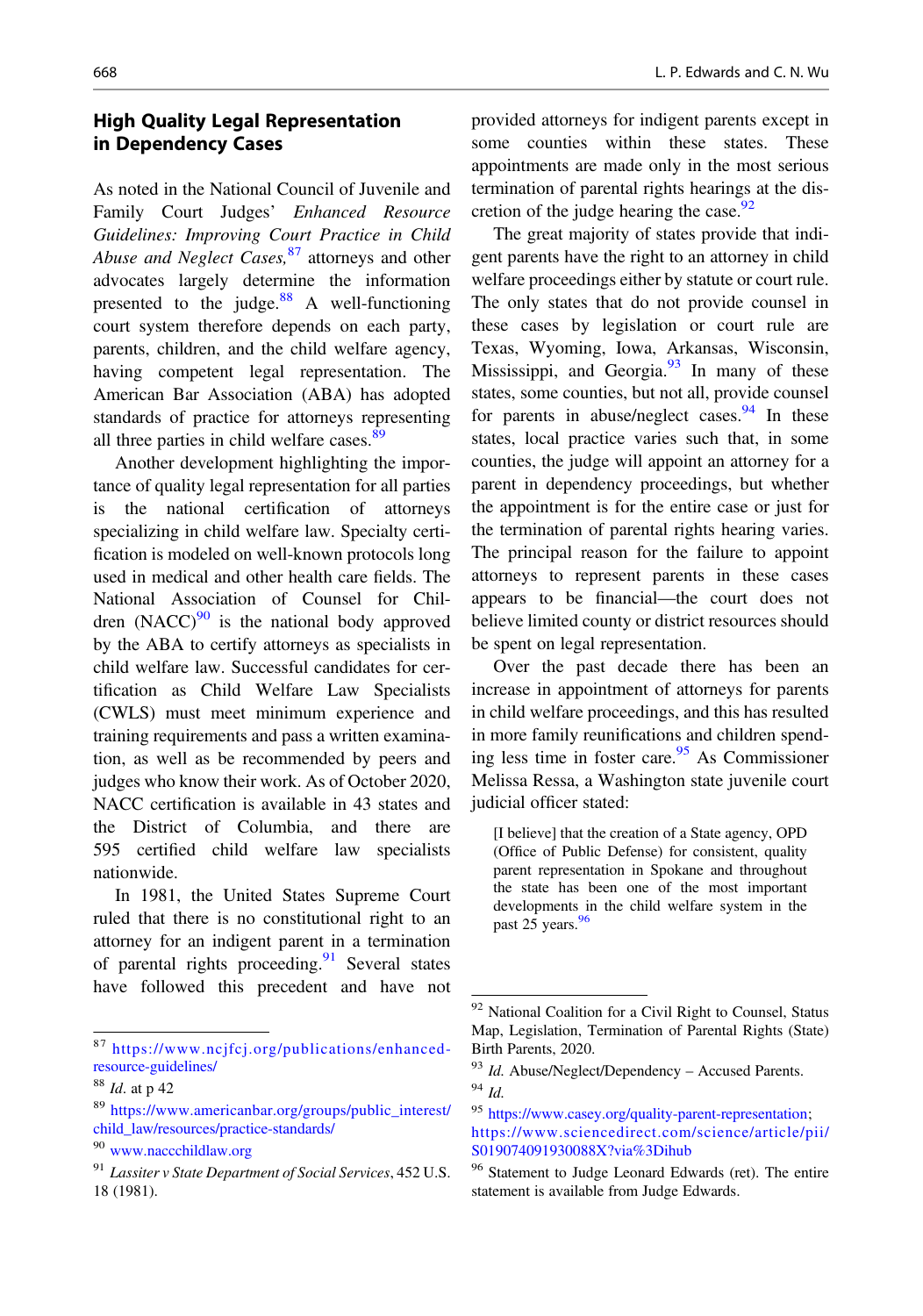Washington state uses an interdisciplinary law office approach to parent representation in abuse and neglect cases. The law office employs social workers and parent advocates in addition to attorneys to represent and support parents, all paid for by the state. Using a similar law office model, a New York study reported that children spent 118 fewer days on average in foster care during the four years following the abuse or neglect case filing. Moreover, this model also achieved overall permanency, reunification, and guardianship more quickly.<sup>97</sup>

The multiyear study of child welfare cases in New York City courts evaluated whether the kind of legal representation provided to parents can make a difference in case outcomes.<sup>98</sup> The study traced the outcomes of 9582 families and their 16,280 children through a four-year follow-up period. The study compared case outcomes based on whether parents were represented by sole practitioners who are experienced lawyers appointed by the court or by professionals who are part of a multidisciplinary law office that includes lawyers, social workers, and parent advocates.

The study found that children whose parents were represented by the multidisciplinary office:

- 1. Spent less time in foster care by about 4 months during the 48 months after a petition was filed;
- 2. Were just as safe when returning earlier to parental care;
- 3. Were returned during the first year approximately 43% more often than children represented by solo practitioners and 25% more often in the second year; and

4. Were released to relatives more than twice as often in the first year of placement and 67% more often in the second year.

This research demonstrates that the multidisciplinary model is a best practice that better serves children and their families as well as saves money for the local jurisdiction.

The American Bar Association also conducted a study of the effects of high-quality legal representation in California. The study found that funding changes helped recruit and retain attorneys, reduced caseloads, and decreased delays in court proceedings.<sup>99</sup> The Deputy Director of California's Children & Family Services Division of CDSS concluded that

Funding for legal representation is important to reduce caseloads and also to allow attorneys time to work with their clients, engage them in their case, and ultimately achieve better results for the children and families we serve.<sup>100</sup>

As these positive results are more well known, it is expected that more states will provide attorneys for parents and children in dependency cases and expand resources for current programs. Several counties in California, Colorado, Massachusetts, Mississippi, and Oregon have started providing social work assistance to attorneys for parents and children.

The Children's Bureau (CB) supports the efforts to provide high quality legal representation for parents and children in dependency cases. In 2017, CB issued a memorandum outlining the imperative for high quality representation for all parties in dependency cases. $101$  In 2018, the Children's Bureau reversed long-standing policy

<sup>97</sup> Gerber L, Pang YC, Ross T, Guggenheim M, Pecora PJ, Miller J (2019) Effects of an interdisciplinary approach to parental representation in child welfare. Child and Youth Services Review 102:42–55.

[https://www.sciencedirect.com/science/article/pii/](https://www.sciencedirect.com/science/article/pii/S019074091930088X?via%3Dihub) [S019074091930088X?via%3Dihub](https://www.sciencedirect.com/science/article/pii/S019074091930088X?via%3Dihub)

<sup>&</sup>lt;sup>98</sup> Guggenheim M, Jacobs S (2019) Providing Parents with Multi-Disciplinary Representation Significantly Reduces Children's Time in Foster Care, ABA [https://](https://www.americanbar.org/groups/public_interest/child_law/resources/child_law_practiceonline/january%2D%2D-december-2019/providing-parents-multidisciplinary-legal-representation-signifi/) [www.americanbar.org/groups/public\\_interest/child\\_law/](https://www.americanbar.org/groups/public_interest/child_law/resources/child_law_practiceonline/january%2D%2D-december-2019/providing-parents-multidisciplinary-legal-representation-signifi/) [resources/child\\_law\\_practiceonline/january%2D%2D](https://www.americanbar.org/groups/public_interest/child_law/resources/child_law_practiceonline/january%2D%2D-december-2019/providing-parents-multidisciplinary-legal-representation-signifi/)[december-2019/providing-parents-multidisciplinary](https://www.americanbar.org/groups/public_interest/child_law/resources/child_law_practiceonline/january%2D%2D-december-2019/providing-parents-multidisciplinary-legal-representation-signifi/)[legal-representation-signi](https://www.americanbar.org/groups/public_interest/child_law/resources/child_law_practiceonline/january%2D%2D-december-2019/providing-parents-multidisciplinary-legal-representation-signifi/)fi/

<sup>99</sup> ABA, (2018) Effects of Funding Changes on Legal Representation Quality in California Dependency Cases. [https://www.americanbar.org/groups/public\\_interest/](https://www.americanbar.org/groups/public_interest/child_law/project-areas/legal-representation/calrep-funding/) [child\\_law/project-areas/legal-representation/calrep](https://www.americanbar.org/groups/public_interest/child_law/project-areas/legal-representation/calrep-funding/)[funding/](https://www.americanbar.org/groups/public_interest/child_law/project-areas/legal-representation/calrep-funding/)

<sup>100</sup> ABA, (2018) Executive Summary, Effects of Funding Changes on Legal Representation Quality in California Dependency Cases, p.3. [https://www.americanbar.org/](https://www.americanbar.org/content/dam/aba/administrative/child_law/calrep-assessment-summary.pdf) [content/dam/aba/administrative/child\\_law/calrep-assess](https://www.americanbar.org/content/dam/aba/administrative/child_law/calrep-assessment-summary.pdf) [ment-summary.pdf](https://www.americanbar.org/content/dam/aba/administrative/child_law/calrep-assessment-summary.pdf)

<sup>&</sup>lt;sup>101</sup> Children's Bureau. High Quality Legal Representation for All Parties in Child Welfare Proceedings, ACF, US Department of Health and Human Services, 1/17/2017,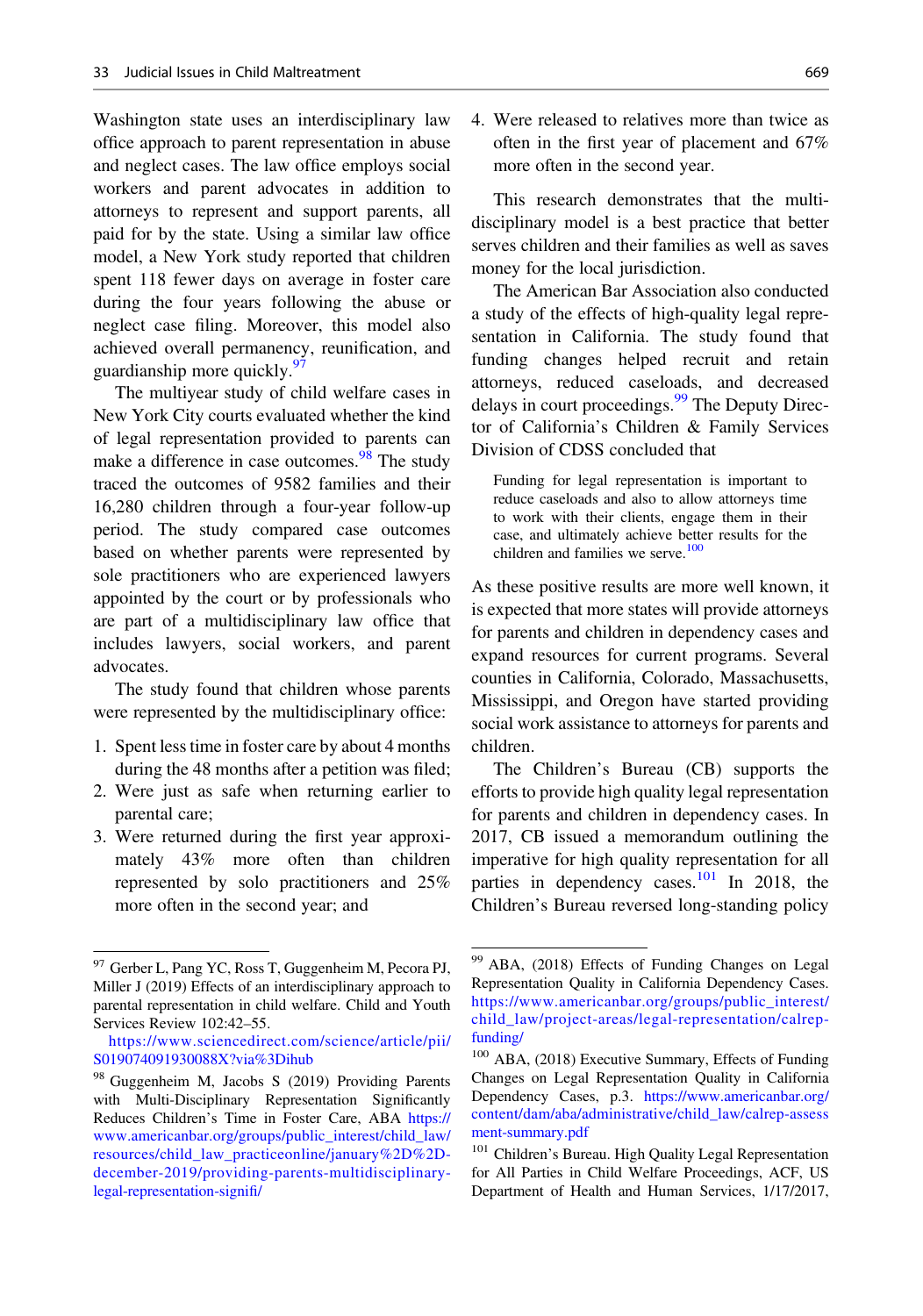guidance to allow states to use Title IV-E funding<sup>102</sup> in support of parents and children's attorneys in dependency cases (those funds were already available to fund attorneys for the child welfare agency). $103 \text{ In } 2020$ , the Children's Bureau issued further policy to support multidisciplinary practice by clarifying that Title IV-E funds can also be used to support non-attorney staff in parent and children's law offices such as paralegals, social workers, and veteran parent partners.<sup>104</sup>

#### The Indian Child Welfare Act (ICWA)

The Indian Child Welfare Act (ICWA), federal legislation passed in 1978, establishes a different standard for the child protection agency and for juvenile dependency courts when Indian children are the subject of child protection proceedings and seeks to keep Indian children with Indian families, if possible. $105$  Because of unique historical issues that impacted Indian families, and Indian tribes' unique status as sovereign nations within the geographic borders of the United States, Congress concluded that removal of Indian children required additional efforts by the state to prevent removal. $106$  During the federal legislative hearings that led to passage of the ICWA, Congress heard overwhelming testimony that state social workers often removed Indian children from their homes without applying any legal standards for removal. $107$  Congress stated the policy of the ICWA as follows:

[I]t is the policy of this Nation to protect the best interests of Indian children and to promote the stability and security of Indian tribes and families by the establishment of minimum Federal standards for the removal of Indian children from their families.<sup>108</sup>

The ICWA framework requires notice to tribes that may have a connection to the child as defined by the Act in order that the tribe may assess the child's membership, or eligibility for membership, in the tribe. If the child is a member of the tribe (or is eligible for membership and his or her parent is a member), the tribe may, at its discretion, participate as a party in the state case or require the state court to transfer the case to the tribal legal system.<sup>109</sup>

The ICWA requires that before removal or termination of parental rights of an Indian child, the state must prove to the court that "active efforts have been made to provide remedial services and rehabilitative programs designed to prevent the breakup of the Indian family and that these efforts have proved unsuccessful."<sup>110</sup> "Active efforts" has a "distinctly Indian character" and involves a greater expenditure of resources by the state than those required by the

<sup>108</sup> 25 U.S.C. § 1902.

ACYF-CB-IM-17-02 [https://www.acf.hhs.gov/sites/](https://www.acf.hhs.gov/sites/default/files/cb/im1702.pdf) default/fi[les/cb/im1702.pdf](https://www.acf.hhs.gov/sites/default/files/cb/im1702.pdf)

<sup>&</sup>lt;sup>102</sup> See Legislative Initiatives Impacting Juvenile Dependency Court supra, on Title IV-E funding and the Family First Prevention Services Act.

<sup>&</sup>lt;sup>103</sup> Children's Bureau. Child Welfare Policy Manual, Section 8.1B TITLE IV-E, Administrative Functions/ Costs, Allowable Costs - Foster Care Maintenance Payments Program. [https://www.acf.hhs.gov/cwpm/pub](https://www.acf.hhs.gov/cwpm/public_html/programs/cb/laws_policies/laws/cwpm/policy_dsp.jsp?citID=36) [lic\\_html/programs/cb/laws\\_policies/laws/cwpm/policy\\_](https://www.acf.hhs.gov/cwpm/public_html/programs/cb/laws_policies/laws/cwpm/policy_dsp.jsp?citID=36) [dsp.jsp?citID](https://www.acf.hhs.gov/cwpm/public_html/programs/cb/laws_policies/laws/cwpm/policy_dsp.jsp?citID=36)=[36](https://www.acf.hhs.gov/cwpm/public_html/programs/cb/laws_policies/laws/cwpm/policy_dsp.jsp?citID=36)<br> $104$  Ibid.

<sup>105</sup> P.L. 95–608; 25 U.S.C. §§1901.

<sup>106</sup> Id. Congressional Findings at §1901; Hazeltine S (2002) Speedy Termination of Alaska Native Parental Rights: The 1998 Changes to Alaska's Child in Need of Aid Statutes and Their Inherent Conflict with the Mandates of the Federal Indian Child Welfare Act, 19 Alaska L. Rev. 57.

<sup>&</sup>lt;sup>107</sup> One report described it as the "wholesale separation of Indian children from their families... ." Establishing Standards for the Placement of Indian Children in Foster or Adoptive Homes, to Prevent the Breakup of Indian Families, and for other Purposes, H R Rep. 95–1368, at 9 (July 24, 1978); See also Mississippi Band of Choctaw Indians v Holyfield, 490 U.S. 30, 32; 109 S. Ct. 1597; 104 L. Ed. 2d 29 (1989); See also H.R. Report No. 1386, 95th Cong., 2d Sess. 23 (1978), reprinted in U.S. Code Cong. & Admin. News 7530.

 $109$  Ibid.

<sup>&</sup>lt;sup>110</sup> Id. §1911(d) and §1912(d). In California the state must prove it provided active efforts by clear and convincing evidence. In re Michael G., 63 Cal. App. fourth 700 (Cal. App. 1998). A copy of the definition of Active Efforts according to the Federal Regulations is contained in Appendix.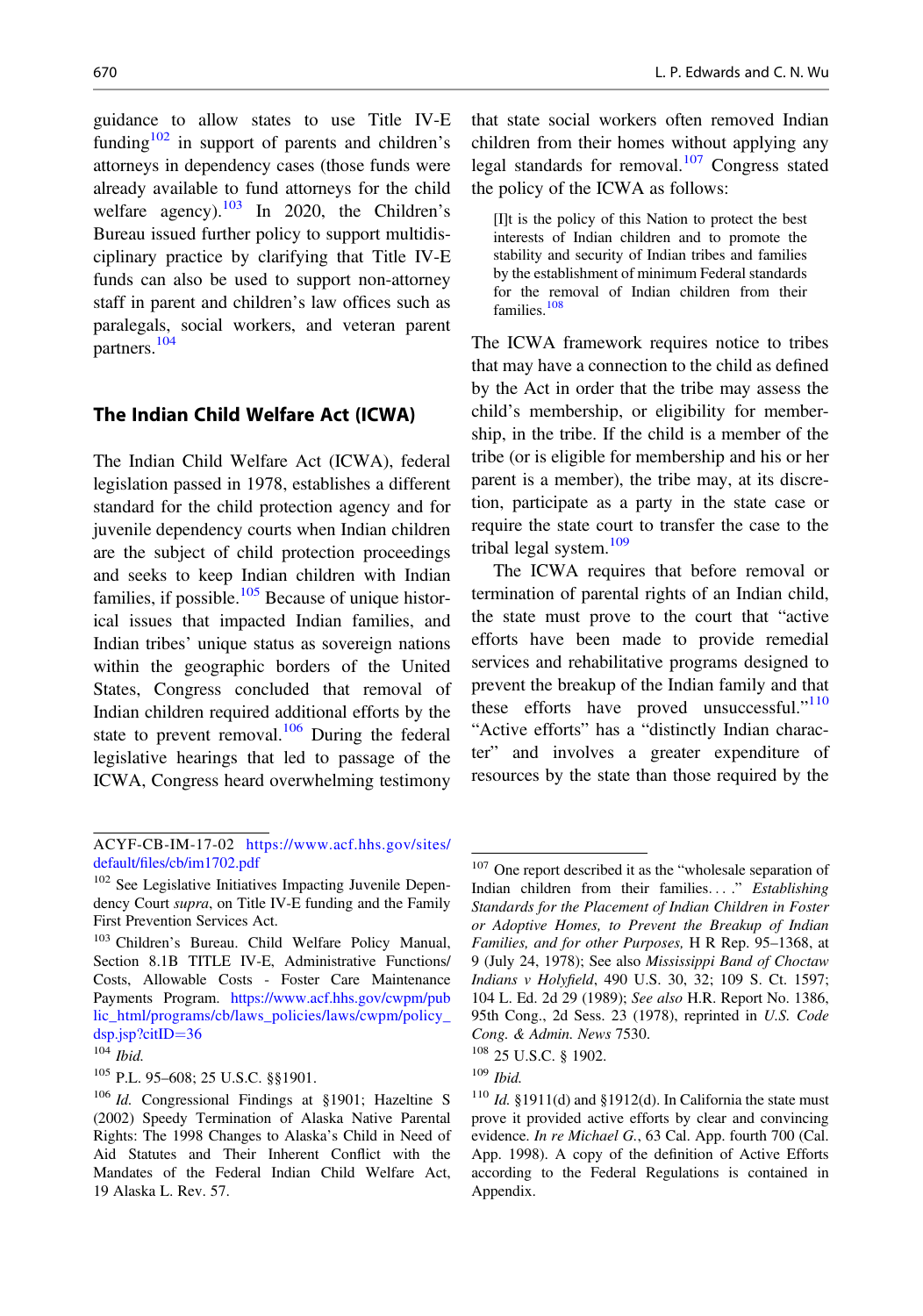reasonable efforts standard. $111$  These efforts must demonstrate proactive casework and active engagement with the family including more frequent contact with the family and tribe. $112$  Moreover, active efforts must be culturally appropriate. This should be accomplished by involving and using the available resources of the extended family, the tribe, Indian social service agencies, and individual Indian caregivers. $\frac{113}{113}$  The active efforts standard must be applied by the court regardless of whether the child's tribe has intervened in the proceedings.<sup>114</sup>

Over the past few years there have been significant developments in the implementation of the ICWA in the nation's juvenile courts. First, the federal government issued guidelines in 2016 describing the act in detail. The guidelines were followed in 2017 by regulations describing in some detail the meaning of different provisions of the legislation.<sup>115</sup> The regulations start with a statement of the purpose of the regulations:

§23.1 Purpose. The purpose of the regulations in this part is to govern the provision of funding for, and the administration of Indian child and family service programs as authorized by the Indian Child Welfare Act of 1978.

Thereafter, over 80 sub-sections describe the meaning of the Act. Of interest to juvenile court practitioners is the definition of "active efforts." This is the first such definition provided by the federal government and has already received attention in appellate case  $law.<sup>116</sup>$  It stresses the importance of involving the tribal representatives to participate "in providing support and services to the Indian child's family and in family team meetings, permanency planning, and resolution of placement issues."<sup>117</sup>

Thirteen jurisdictions around the country have created a special ICWA division of the local juvenile court. These courts have been started in the following jurisdictions: Spokane Co., WA; Sacramento Co., CA; Los Angeles Co., CA; Maricopa Co., AZ; Pima Co., AZ; Missoula Co., MT; Yellowstone Co., MT; Adams Co., CO; Denver Co., CO; Bernalillo Co., NM; St. Louis Co., MN; Ramsey Co., MN; Hennepin Co., MN; Erie Co., NY; Tulsa Co., OK. Other ICWA courts are currently in the planning stage.

A study was conducted in a number of ICWA court sites in Montana, Minnesota, and Colorado by the ICWA Baseline Measures Project (BMP). The study revealed that active efforts findings were made at least once in 85% of the cases

<sup>111</sup> Andrews M (2002) 'Active' Versus 'Reasonable Efforts:' The Duties to Reunify the Family Under the Indian Child Welfare Act and the Alaska Child in Need of Aid Statutes. Alaska L. Rev. 19:85:87. "The 'active efforts' standard requires more effort than a 'reasonable efforts' standard does."

In re Nicole B., 927 A.2d 1194 (Md. Ct. Spec. App. 2007). "The term active efforts by definition, implies heightened responsibility compared to passive efforts." In the Matter of A.N. and M.N., 325 Mont. 379, 384, 106 P.3d 556, 560 (Montana Supreme Court, 2005); C.J. v State Dep't of Health & Social Services, 18 P.3d 1214 (Alaska 2001); [Sandy B. v. State Dept. of Health & Social Services,](http://www.lexis.com/research/buttonTFLink?_m=c32acf5d3f917b8c9cd9ea671679da0d&_xfercite=%3ccite%20cc%3d%22USA%22%3e%3c%21%5bCDATA%5b61%20A.L.R.6th%20521%5d%5d%3e%3c%2fcite%3e&_butType=3&_butStat=2&_butNum=109&_butInline=1&_butinfo=%3ccite%20cc%3d%22USA%22%3e%3c%21%5bCDATA%5b216%20P.3d%201180%5d%5d%3e%3c%2fcite%3e&_fmtstr=FULL&docnum=8&_startdoc=1&wchp=dGLbVzB-zSkAb&_md5=f7e779e921e62b813cf4a01770338fea) Offi[ce of Children's Services,](http://www.lexis.com/research/buttonTFLink?_m=c32acf5d3f917b8c9cd9ea671679da0d&_xfercite=%3ccite%20cc%3d%22USA%22%3e%3c%21%5bCDATA%5b61%20A.L.R.6th%20521%5d%5d%3e%3c%2fcite%3e&_butType=3&_butStat=2&_butNum=109&_butInline=1&_butinfo=%3ccite%20cc%3d%22USA%22%3e%3c%21%5bCDATA%5b216%20P.3d%201180%5d%5d%3e%3c%2fcite%3e&_fmtstr=FULL&docnum=8&_startdoc=1&wchp=dGLbVzB-zSkAb&_md5=f7e779e921e62b813cf4a01770338fea) 216 P.3d 1180 (Alaska [2009\);](http://www.lexis.com/research/buttonTFLink?_m=c32acf5d3f917b8c9cd9ea671679da0d&_xfercite=%3ccite%20cc%3d%22USA%22%3e%3c%21%5bCDATA%5b61%20A.L.R.6th%20521%5d%5d%3e%3c%2fcite%3e&_butType=3&_butStat=2&_butNum=109&_butInline=1&_butinfo=%3ccite%20cc%3d%22USA%22%3e%3c%21%5bCDATA%5b216%20P.3d%201180%5d%5d%3e%3c%2fcite%3e&_fmtstr=FULL&docnum=8&_startdoc=1&wchp=dGLbVzB-zSkAb&_md5=f7e779e921e62b813cf4a01770338fea) M.W., 20 P.3d 1146 (Alaska Supreme Court, note 18), 2001; 44 Fed. Reg. 67,584 at D. 2(Nov. 26, 1979); DHS Social Services Manual XIII-3559.

<sup>112</sup> Judge April Attebury of the Karuk Tribal Court in Siskiyou and Humboldt Counties, California, tells social workers they should hold the client's hand from start to finish of the case (author's conversation with Judge Attebury). Justice William Thorne (ret.) told the author that the social worker should treat the client as you would your own child and do whatever it takes. (author's conversation with Justice Thorne). Active Efforts Principles and Expectations, Oregon Judicial Department, Citizens Review Board, Salem; Wisconsin statutes state that it is the agency's responsibility to meet the standard defined as "an ongoing, vigorous, and concerted level of case work...made in a manner that takes into account the prevailing social and cultural values, conditions, and way of life of the Indian child's tribe and that utilizes the available resources of the Indian child's tribe, tribal and other Indian child welfare agencies, extended family members of the Indian child, other individual Indian caregivers, and other culturally appropriate service providers. Wis. Stat. §48.028(4)(g)(2).

<sup>113</sup> 25 U.S.C.§ 1912(d)

<sup>114</sup> In re Jonathon S., 28 Cal. Rptr. 3d 495 (Cal. Ct. App. 2005)

<sup>115</sup> [81 FR 38777;](https://www.gpo.gov/fdsys/pkg/FR-2016-06-14/pdf/2016-13686.pdf) Regulations are found at 25 C.F.R. Part 23.

<sup>116</sup> Edwards L (2019) Defining Active Efforts in the Indian Child Welfare Act. The Guardian (NACC) 41(1). [https://cdn.ymaws.com/www.naccchildlaw.org/resource/](https://cdn.ymaws.com/www.naccchildlaw.org/resource/resmgr/guardian/2019_01_january/guardian_2019_v41n01.pdf) [resmgr/guardian/2019\\_01\\_january/guardian\\_2019\\_](https://cdn.ymaws.com/www.naccchildlaw.org/resource/resmgr/guardian/2019_01_january/guardian_2019_v41n01.pdf) [v41n01.pdf](https://cdn.ymaws.com/www.naccchildlaw.org/resource/resmgr/guardian/2019_01_january/guardian_2019_v41n01.pdf)

<sup>117</sup> ICWA Regulations § 23.2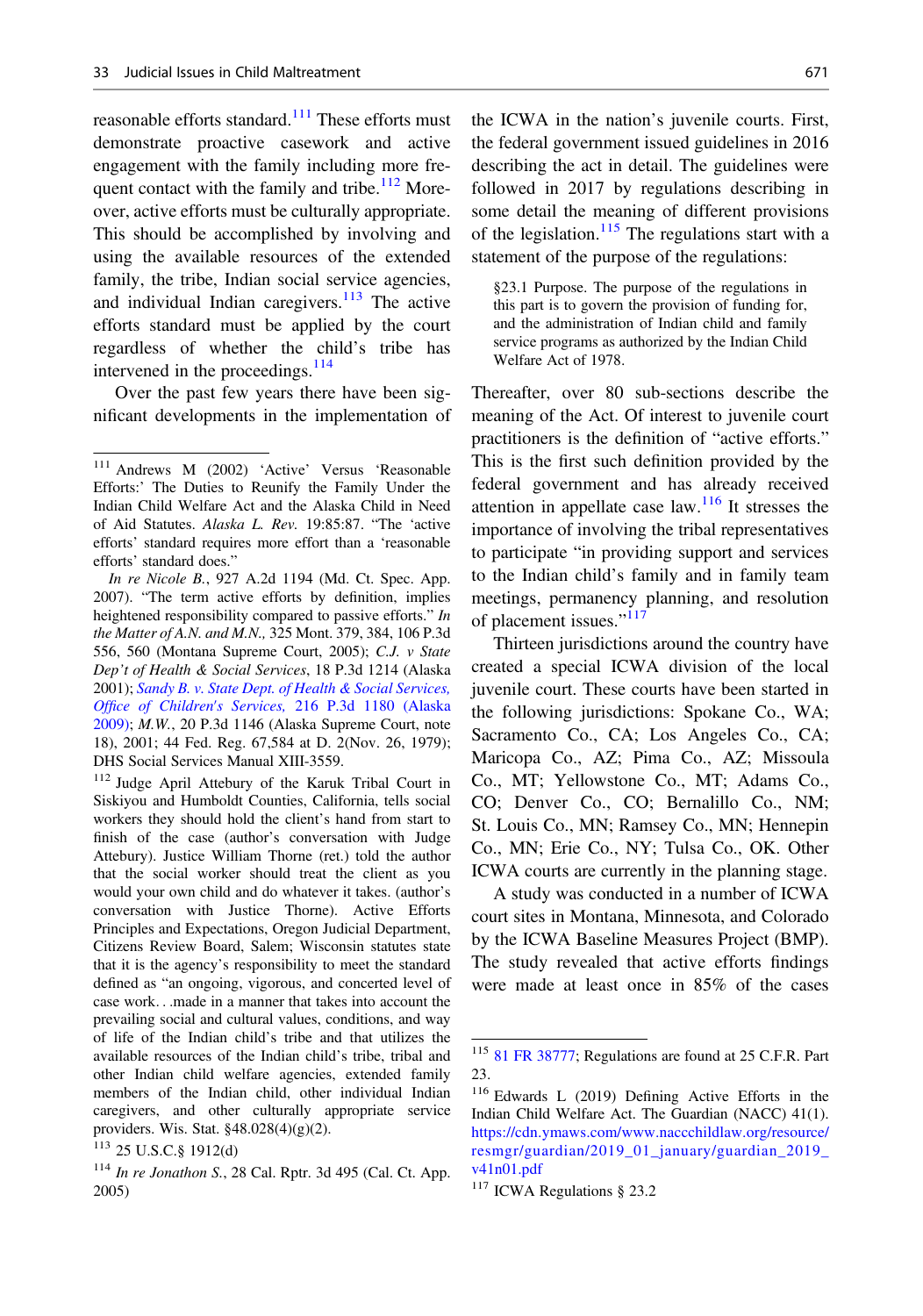studied.<sup>118</sup> In 35% of the cases the court order described what the active efforts were. Active efforts were most likely to be made at the review hearing (80%) and the plea (admit/deny) hearing  $(77%)$ .<sup>119</sup> The study also found that children were returned home sooner than in non-ICWA courts.<sup>120</sup>

The enhanced protection of family integrity afforded by the ICWA, particularly the active efforts requirement, has led many child welfare experts to hold the ICWA up as a model policy for all child welfare cases. In 2013, 18 prominent child welfare organizations filed an amicus brief in the United States Supreme Court arguing that the ICWA represented the "gold standard" for child welfare practice.<sup>121</sup>

On the other hand, a case challenging the ICWA on constitutional grounds that originated in the federal court in Texas has been winding its way through the appellate process. Most recently, in April 2021, the Fifth Circuit Court of Appeals issued a 325-page opinion in which various combinations of sixteen judges ruled that certain provisions of the ICWA were unconstitutional and others were valid. $122$  The United States Supreme Court, the next and final step in the appellate process, could clarify the constitutional validity of the ICWA if the court decides to accept the case.

## Engaging Fathers in the Dependency Process

Non-custodial fathers appear infrequently in child protection proceedings. Several reasons stand out including difficulty in locating the father, the mother's ambivalent feelings about engaging the father, the social worker's ambivalence about working with the father, state legislation and court rules that may not emphasize engaging the father, the father's reluctance to engage in court proceedings, and a general feeling throughout the court process that a father's participation is not valued. $123124$ 

As one county supervising attorney stated:

I think there is an inherent bias in our system that suggests that no matter what a father does, the father will not gain custody unless the father is married, living with the grandmother, etc. In other words, we accept the concept of single mothers raising kids, but don't accept the concept of single fathers raising kids.<sup>125</sup>

Based on one author's many years on the bench hearing thousands of juvenile dependency cases, he is convinced that father involvement is important. For legal, social, economic, and

<sup>118</sup> Capacity Building Center for Courts, ICWA Baseline Measures, Project Findings Report, 2020. [https://www.](https://www.wacita.org/wp-content/uploads/2020/03/ICWA-Baseline-Measures-Report-Final-Draft-1.21.2020.pdf) [wacita.org/wp-content/uploads/2020/03/ICWA-Baseline-](https://www.wacita.org/wp-content/uploads/2020/03/ICWA-Baseline-Measures-Report-Final-Draft-1.21.2020.pdf)[Measures-Report-Final-Draft-1.21.2020.pdf](https://www.wacita.org/wp-content/uploads/2020/03/ICWA-Baseline-Measures-Report-Final-Draft-1.21.2020.pdf)

 $119$  *Id.* at p 2.

<sup>&</sup>lt;sup>120</sup> ICWA Baseline Measurement Project, Casey Family Programs, 2020.

<sup>&</sup>lt;sup>121</sup> Amicuis Brief of Casey Family Programs, et al in Adoptive Couple v. Baby Girl, U.S. Supreme Court case no. 12–399, [https://www.casey.org/media/ICWA\\_amicus.](https://www.casey.org/media/ICWA_amicus.pdf) [pdf](https://www.casey.org/media/ICWA_amicus.pdf)

<sup>122</sup> Brackeen v. Bernhardt, 2021 WL 1263721, (April 6, 2021).

<sup>123</sup> "I think fathers come into system expecting the worst and often get discouraged if they feel like they are not treated fairly... They expect to be discriminated against and often don't try once they receive the slightest hint that we are relegating them to the traditional role of 'breadwinner' and excluding them from more satisfying roles of nurturer and caretaker." (E-mail from Judge J. Robert Lowenbach (ret.) to author, Sept. 30, 2008 on file with author); "Fathers reported feeling unfairly treated by the child welfare system and courts. Many feel that even when they try to be involved, courts make the process more difficult and unfairly require them to jump through hoops and prove their commitment and sincerity, even when they were not involved in the maltreatment that led to child welfare intervention." Kendall J, Kessen K, Reynolds J (2007) Engaging Dads in Child Welfare Cases, Child Law Practice 26:108–110.

<sup>&</sup>lt;sup>124</sup> Edwards L (2009) [Engaging Fathers in the Child](http://www.judgeleonardedwards.com/docs/EdwardsEngagingfathersJournal09.pdf) [Protection Process: The Judicial Role](http://www.judgeleonardedwards.com/docs/EdwardsEngagingfathersJournal09.pdf). Juvenile and Family Court Journal  $60(2)$  p 1–13.

<sup>&</sup>lt;sup>125</sup> E-mail from Gary C. Seiser, former Supervising Deputy, Juvenile Dependency Division of the San Diego County Office of County Counsel and co-author of California Juvenile Courts: Practice and Procedure (email on file with the authors).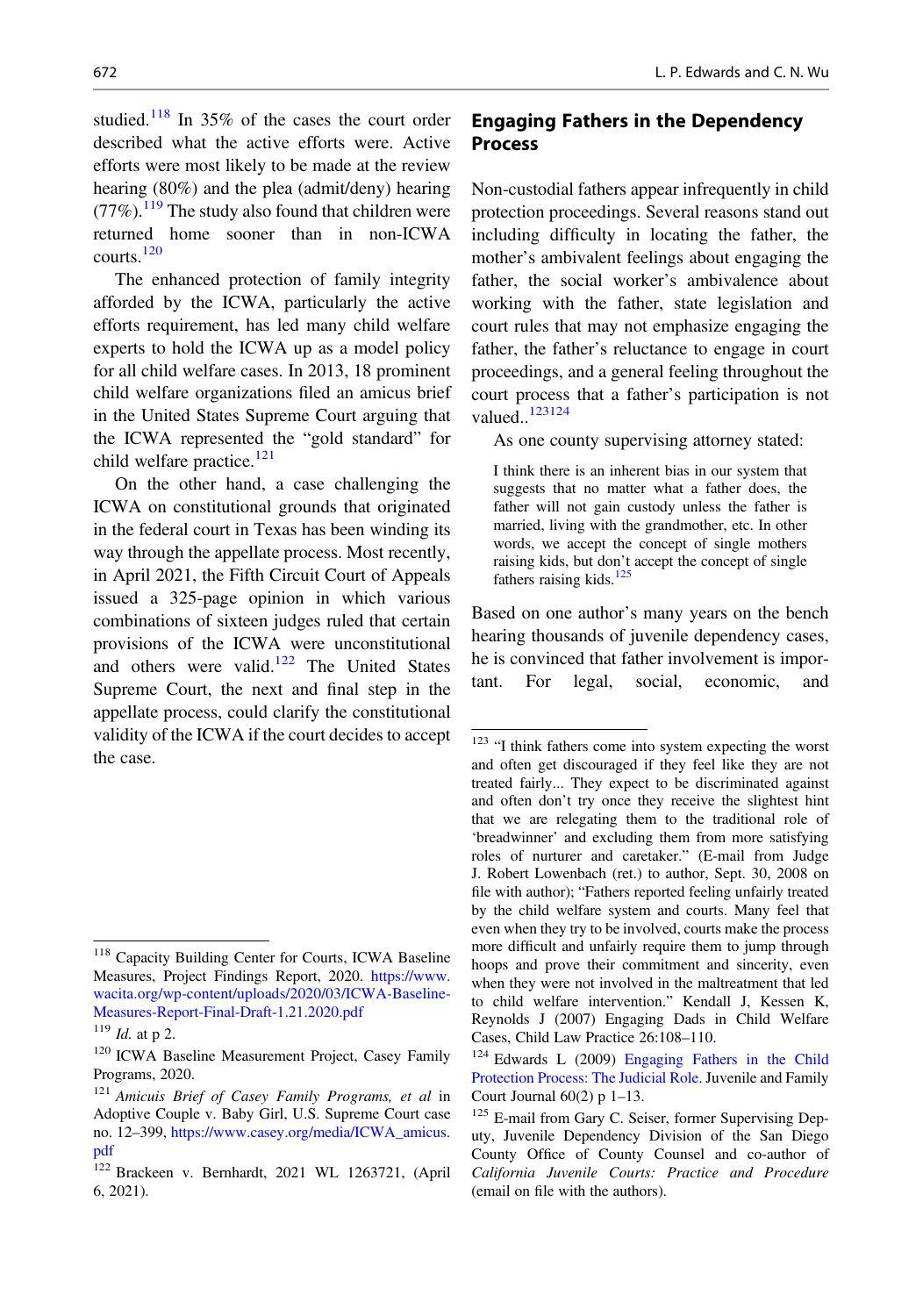developmental reasons, as well as just plain common sense, fathers need to be engaged in the lives of their children.<sup>126</sup> They are entitled by law to be a part of the proceedings. Fathers give the child a sense of belonging to an entire family. On average the father brings one-half of the child's relatives to the proceedings, relatives who may provide support and possibly a placement. The social workers in Los Angeles report that fathers are the placement for 17% of all removals from the other parent's care. As discussed in the Relative Preference section, placement with a relative has significant health advantages. Moreover, the father often has financial resources that will support the child. $127$ 

Searches for the father should be vigorous and continuous throughout the case. If the search is inadequate, legal proceedings may come to a halt should the father appear after months of hearings, similar to what happens when it is discovered that a child has Native American heritage after months of hearings. Of course, if the father is dangerous to the mother or the child, the court will have to make protective orders. However, these will likely not be necessary for the grandparents or other relatives, some of whom may want to have custody of the child.

The judge is the person who must take the lead to ensure that the father is given notice and an opportunity to participate in the proceedings. The Appendix to this article contains a list of the actions the judge should take to make certain that the father participates meaningfully in the legal proceedings. If the social worker's efforts to notice and engage the father are not diligent, the court could make a finding that the agency did not exercise reasonable efforts to prevent removal or facilitate reunification.<sup>128</sup>

## Psychotropic Medications and Children in Care

Psychotropic describes any drug that affects behavior, mood, thoughts, or perception of the subject. It's an umbrella term for many different drugs, including prescription drugs and commonly misused drugs. Psychotropic drugs include those used to treat ADHD, anxiety, depression and psychosis.

Children in foster care are significantly more likely than other children to be given mindaltering drugs, according to a study of five states released by the Government Accountability Office.<sup>129</sup> The report, which focused on children in the Medicaid program, also found that foster children were more likely to be prescribed five or more psychotropic drugs at an age and at doses that exceed the maximum FDA-approved levels—both of which carry serious health risks. The two-year investigation in Florida, Massachusetts, Michigan, Oregon and Texas found that foster children were prescribed psychotropic drugs at rates 2.7 to 4.5 times higher than other children in Medicaid in 2008.

The dangers of administering psychotropic drugs to maltreated children has been recognized in a number of other studies. $130$  Recent studies emphasize the importance of trauma-informed

<sup>&</sup>lt;sup>126</sup> "...the evidence is clear that most children do best when they receive the emotional and financial support of both parents." Parenting Our Children: In The Best Interest of the Nation, A Report to the President and Congress (submitted by the U.S. Commission on Child and Family Welfare, Sept 1996) at p 1.

 $127$  Op.cit., Edwards L, fn 124, at p.5.

<sup>128</sup> Edwards L (2020) Reasonable Efforts, Let's Raise the Bar. The Guardian (NACC) 42(1).

<sup>129</sup> U.S. G.A.O. (2011) Foster Children: HHS Guidance Could Help States Improve Oversight of Psychotropic Prescriptions," United States Government Accounting Office, December 2011 [https://www.gao.gov/new.items/](https://www.gao.gov/new.items/d12270t.pdf) [d12270t.pdf.](https://www.gao.gov/new.items/d12270t.pdf) Raghavan R et al. (2005) Psychotropic Medication Use in a National Probability Sample of Children in the Child Welfare System. Child and Adolescent Psychopharmacology 15:97.

<sup>&</sup>lt;sup>130</sup> Edwards R (2018) 12 Dangers of Psychoactive Drugs (They're Significant), Instaread Articles, February 16, 2018 [https://draxe.com/health/dangers-of-psychoac](https://draxe.com/health/dangers-of-psychoactive-drugs/) [tive-drugs/](https://draxe.com/health/dangers-of-psychoactive-drugs/); Edelman M (2015) Overmedicating Children in Foster Care. Children's Defense Fund Child Watch Column, May 2015 [https://www.childrensdefense.org/](https://www.childrensdefense.org/child-watch-columns/health/2015/overmedicating-children-in-foster-care/) [child-watch-columns/health/2015/overmedicating-chil](https://www.childrensdefense.org/child-watch-columns/health/2015/overmedicating-children-in-foster-care/) [dren-in-foster-care/;](https://www.childrensdefense.org/child-watch-columns/health/2015/overmedicating-children-in-foster-care/) Bartosz S (2016) Protecting Foster Youth from Unsafely Administered Psychotropic Drugs ABA, January 2016 [https://www.americanbar.org/groups/](https://www.americanbar.org/groups/litigation/committees/childrens-rights/articles/2016/protecting-foster-youth-from-unsafely-administered-psychotropic-drugs/) [litigation/committees/childrens-rights/articles/2016/](https://www.americanbar.org/groups/litigation/committees/childrens-rights/articles/2016/protecting-foster-youth-from-unsafely-administered-psychotropic-drugs/) [protecting-foster-youth-from-unsafely-administered-psy](https://www.americanbar.org/groups/litigation/committees/childrens-rights/articles/2016/protecting-foster-youth-from-unsafely-administered-psychotropic-drugs/) [chotropic-drugs/](https://www.americanbar.org/groups/litigation/committees/childrens-rights/articles/2016/protecting-foster-youth-from-unsafely-administered-psychotropic-drugs/)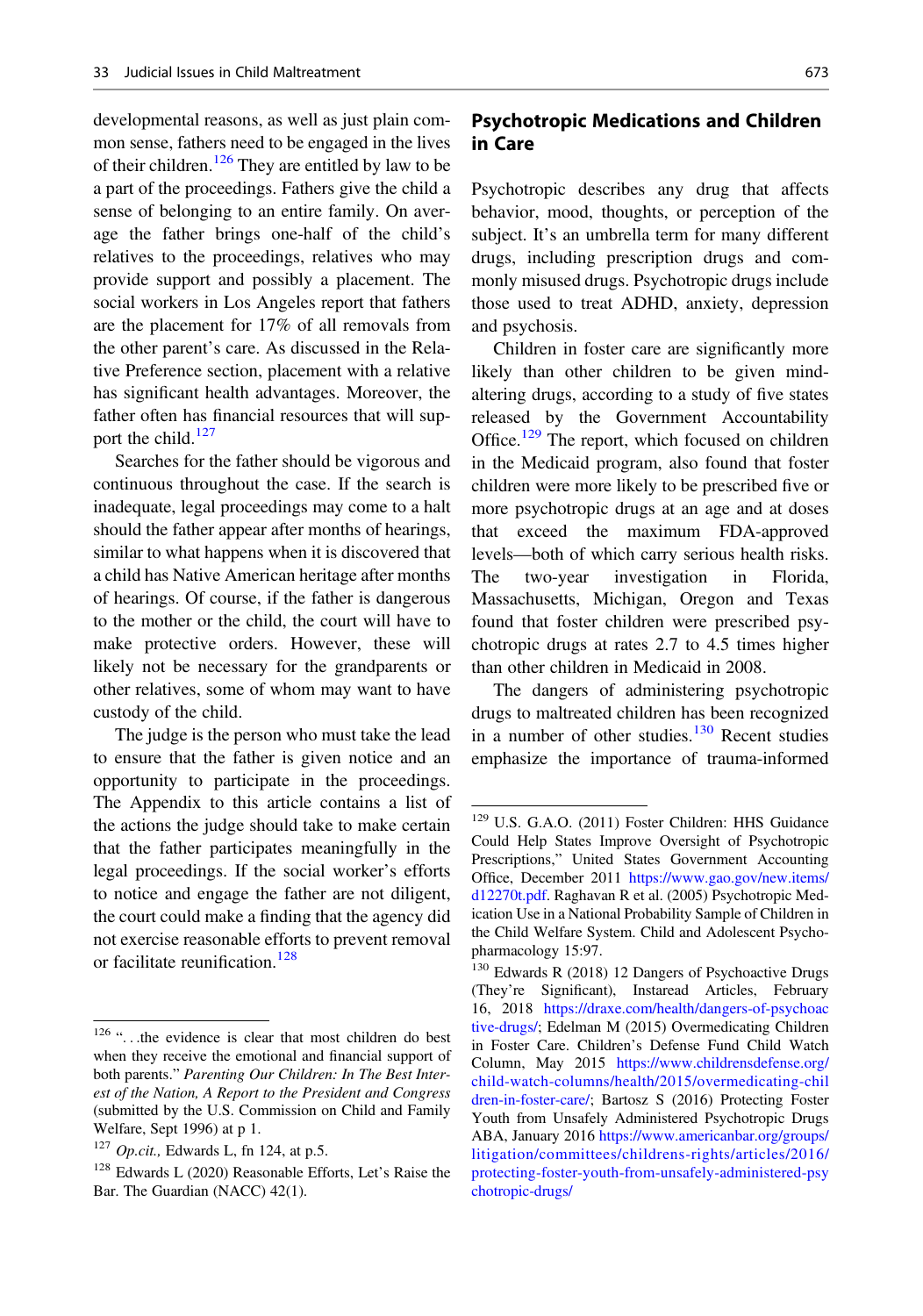assessments of maltreated children prior to any intervention with psychotropic medications.<sup>131</sup>

Courts have taken steps to reduce the inappropriate use of psychotropic medications. The National Council of Juvenile and Family Court Judges passed a resolution regarding their use for children under juvenile court supervision. Their resolution is attached in the Appendix. The American Bar Association has published similar cautions about the use of psychotropic medication on children in care.<sup>132</sup>

Psychotropic medications can be beneficial for maltreated children, but care must be taken to assess the history of any maltreated child and then to prescribe the correct dosages. Monitoring the impact of any prescribed drug or drugs will ensure that they are having the desired effect. The resolution from the National Council of Juvenile and Family Court Judges in the Appendix offers guidelines for judicial oversight of prescribing psychotropic medications to children under court supervision.

use of psychotropic medications can be monitored more effectively, just as evidence-based interventions for substance-abusing parents can help them to be able to provide better care for their children. In court proceedings, high quality legal assistance should result in shorter stays in out-of-home care. Judicial leadership will continue to provide oversight of social service actions, including using the reasonable efforts findings to hold the agency accountable for providing services to families to prevent removal, facilitate reunification, and achieve timely permanency. Judicial leadership will also be able to inform the government and the community of the needs of our most vulnerable children.

Resolution Regarding Judicial Oversight of Psychotropic Medications for Children Under Court Jurisdiction

#### Conclusion

The courts will continue to be significantly involved in the lives of maltreated children. Our hope is that recent developments will provide better care for them. New laws and policies have opened new avenues for family support. Attention to the trauma caused by parental neglect or abuse can be effectively addressed. The impact of removal from parental care can be minimized by involvement of non-custodial fathers and relatives. Relative placement can result in significant increases in family time for the parents. The



WHEREAS, Judges recognize that each child under court jurisdiction is unique, valued and entitled to individualized attention;

WHEREAS, Medicaid data indicate children in foster care are prescribed psychotropic medications far more often than children in the general population;

WHEREAS, Judges in child welfare and juvenile justice cases are responsible for overseeing the safety and well-being of children under court jurisdiction;

WHEREAS, the NCJFCJ believes that this oversight responsibility extends to children prescribed psychotropic medications, including ensuring that medications are safe and appropriate; and.

WHEREAS, the NCJFCJ believes that judicial oversight means, at a minimum, that each court:

<sup>131</sup> Keeshin B, Forkey H, Fouras G, MacMillan H (2020) Children Exposed to Maltreatment: Assessment and the Role of Psychotropic Medication. Pediatrics 145(2): e20193751.

<sup>&</sup>lt;sup>132</sup> Briton L (2016) Limiting Psychotropic Medication and Improving Mental Health Treatment for Children in Custody," American Bar Association, April, 2016. [https://](https://www.americanbar.org/groups/public_interest/child_law/resources/child_law_practiceonline/child_law_practice/vol-35/april-2016/limiting-psychotropic-medication-and-improving-mental-health-tre/) [www.americanbar.org/groups/public\\_interest/child\\_law/](https://www.americanbar.org/groups/public_interest/child_law/resources/child_law_practiceonline/child_law_practice/vol-35/april-2016/limiting-psychotropic-medication-and-improving-mental-health-tre/) [resources/child\\_law\\_practiceonline/child\\_law\\_practice/](https://www.americanbar.org/groups/public_interest/child_law/resources/child_law_practiceonline/child_law_practice/vol-35/april-2016/limiting-psychotropic-medication-and-improving-mental-health-tre/) [vol-35/april-2016/limiting-psychotropic-medication-and](https://www.americanbar.org/groups/public_interest/child_law/resources/child_law_practiceonline/child_law_practice/vol-35/april-2016/limiting-psychotropic-medication-and-improving-mental-health-tre/)[improving-mental-health-tre/](https://www.americanbar.org/groups/public_interest/child_law/resources/child_law_practiceonline/child_law_practice/vol-35/april-2016/limiting-psychotropic-medication-and-improving-mental-health-tre/)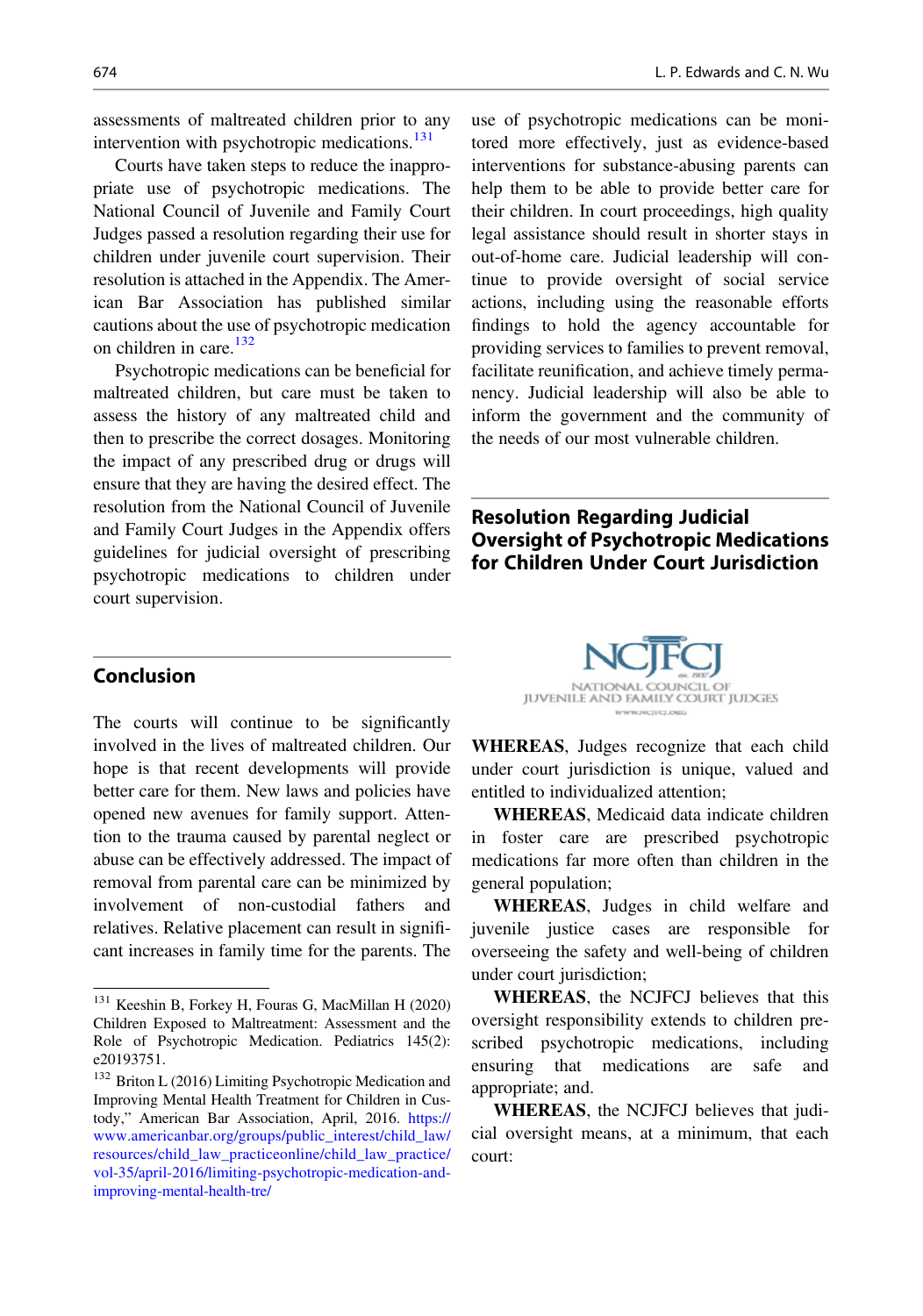- Is aware of every child who is being prescribed psychotropic medications, and has the following information: o the names and dosages of all psychotropic medications being prescribed as well as all other medications being prescribed and taken,
	- the reason for the prescription(s),
	- the alternatives to medications that have been considered,
	- the other interventions that should accompany or are accompanying the use of the medications,
	- the actual effects of the medications, both beneficial and adverse, o the name of the medical professionals prescribing the medications and their qualifications, and
	- the individual responsible for administering the medication to the child.
- Ensures a qualified medical professional is timely and thoroughly monitoring the medications.
- Ensures there are protocols in place to maintain the medication regimen without interruption when any placement changes occur.
- Ensures parents are fully involved and informed about the use of the medications and the reason for their use, and have the ability to maintain the regimen or meaningfully decide, in consultation with medical professionals, whether and how to discontinue medications during reunification or upon return to their custody.
- Ensures all other caregivers are fully informed of the use of the medications and the reasons for them and have the ability to maintain the medication regimen in consultation with medical professionals.
- Ensures children have been engaged at the earliest possible time in the medication process, allowing the court to have an understanding of their attitude toward medications and whether additional services or resources will be necessary to assure medication compliance.
- Ensures all children transitioning from child welfare or juvenile justice who are being administered psychotropic medications have been educated sufficiently to maintain their

medication regimen and make decisions about their care, including possible adverse effects of sudden discontinuation of psychotropic medications.

Be it therefore resolved as follows:

NCJFCJ shall promote the exercise of judicial leadership to convene and engage States and other jurisdictions, communities, and stakeholders in the child welfare and juvenile justice systems in meaningful partnerships to encourage and to ensure, when necessary, the appropriate use of psychotropic medications for children and youth under court jurisdiction.

NCJFCJ is committed to development of technical assistance resources to assist judges in fulfilling the oversight role described in this resolution.

NCJFCJ is committed to educating judges on issues related to psychotropic medications, including but not limited to, the safe and appropriate use of psychotropic medications and recommended practices for judicial oversight.

NCJFCJ remains committed to educating judges on the substantial impact trauma can have on children and families and how psychotropic medications are most appropriately used when trauma is present.

NCJFCJ encourages engaging parents, caregivers, and others involved in the care, supervision and treatment of the child to be educated regarding the appropriate use of psychotropic medication for children.

NCJFCJ shall advocate for information sharing among those involved in the care and treatment of children under court jurisdiction and for the development and use of technology to enhance information sharing among all entities responsible for the care of children under court jurisdiction.

NCJFCJ supports the development of consultation resources for those courts that are charged with making decisions regarding the use of psychotropic medications for children under court jurisdiction.

NCJFCJ encourages the further study of, and the continued analysis of available data on,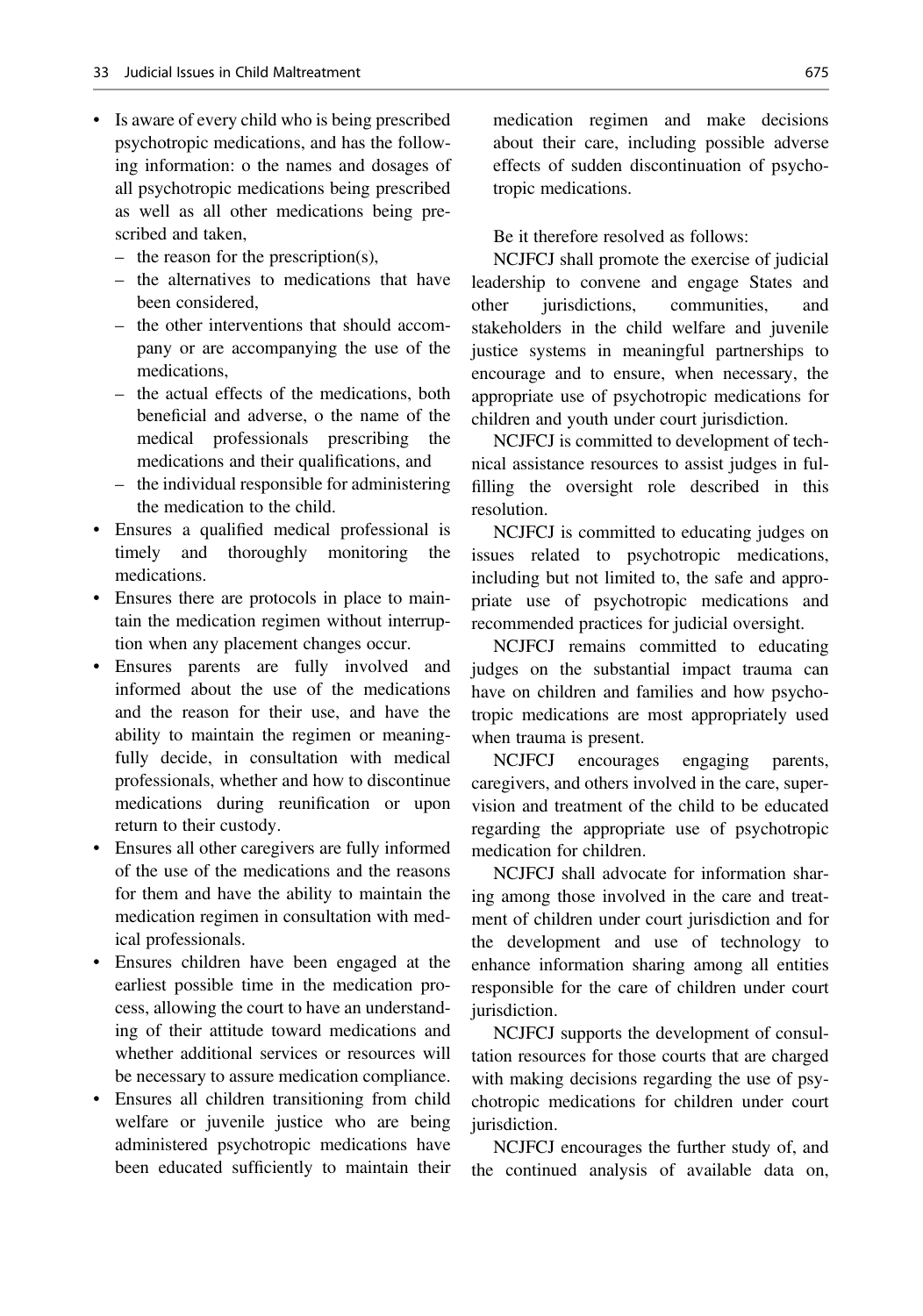effective interventions and outcomes for children prescribed psychotropic medications with particular emphasis on disproportionately impacted populations.

adopted by the NCJFCJ Board of Trustees during their Annual Meeting, July 13, 2013, Seattle, Washington.

# Definition of Active Efforts: Federal Regulations<sup>133</sup>

## § 23.2 Definitions

Act means the [Indian Child](https://www.law.cornell.edu/definitions/index.php?width=840&height=800&iframe=true&def_id=00aa7f862215c1eda45758925c993cf1&term_occur=999&term_src=Title:25:Chapter:I:Subchapter:D:Part:23:Subpart:A:23.2) Welfare [Act](https://www.law.cornell.edu/definitions/index.php?width=840&height=800&iframe=true&def_id=61126ec28926d7d81fe80dacdc8772d4&term_occur=999&term_src=Title:25:Chapter:I:Subchapter:D:Part:23:Subpart:A:23.2) (ICWA), [Pub. L. 95-608,](https://www.law.cornell.edu/rio/citation/Pub._L._95-608) [92 Stat. 3069,](https://www.law.cornell.edu/rio/citation/92_Stat._3069) [25 U.S.C. 1901](https://www.law.cornell.edu/uscode/text/25/1901) et seq.

Active efforts means affirmative, active, thorough, and timely efforts intended primarily to maintain or reunite an [Indian child](https://www.law.cornell.edu/definitions/index.php?width=840&height=800&iframe=true&def_id=00aa7f862215c1eda45758925c993cf1&term_occur=999&term_src=Title:25:Chapter:I:Subchapter:D:Part:23:Subpart:A:23.2) with his or her family. Where an agency is involved in the [child-custody proceeding,](https://www.law.cornell.edu/definitions/index.php?width=840&height=800&iframe=true&def_id=70c8b16300ad17fc3f599c2636727b28&term_occur=999&term_src=Title:25:Chapter:I:Subchapter:D:Part:23:Subpart:A:23.2) [active efforts](https://www.law.cornell.edu/definitions/index.php?width=840&height=800&iframe=true&def_id=485d98378e0f8f0ce930dc0f785bc06d&term_occur=999&term_src=Title:25:Chapter:I:Subchapter:D:Part:23:Subpart:A:23.2) must involve assisting the [parent](https://www.law.cornell.edu/definitions/index.php?width=840&height=800&iframe=true&def_id=70397c52d9159d77c9bcf549a9ffff00&term_occur=999&term_src=Title:25:Chapter:I:Subchapter:D:Part:23:Subpart:A:23.2) or [parents](https://www.law.cornell.edu/definitions/index.php?width=840&height=800&iframe=true&def_id=70397c52d9159d77c9bcf549a9ffff00&term_occur=999&term_src=Title:25:Chapter:I:Subchapter:D:Part:23:Subpart:A:23.2) or [Indian](https://www.law.cornell.edu/definitions/index.php?width=840&height=800&iframe=true&def_id=ac3785fd77eba56509876c441ced7509&term_occur=999&term_src=Title:25:Chapter:I:Subchapter:D:Part:23:Subpart:A:23.2) [custodian](https://www.law.cornell.edu/definitions/index.php?width=840&height=800&iframe=true&def_id=ac3785fd77eba56509876c441ced7509&term_occur=999&term_src=Title:25:Chapter:I:Subchapter:D:Part:23:Subpart:A:23.2) through the steps of a case plan and with accessing or developing the resources necessary to satisfy the case plan. To the maximum extent possible, [active efforts](https://www.law.cornell.edu/definitions/index.php?width=840&height=800&iframe=true&def_id=485d98378e0f8f0ce930dc0f785bc06d&term_occur=999&term_src=Title:25:Chapter:I:Subchapter:D:Part:23:Subpart:A:23.2) should be provided in a manner consistent with the prevailing social and cultural conditions and way of life of the [Indian child's Tribe](https://www.law.cornell.edu/definitions/index.php?width=840&height=800&iframe=true&def_id=6b33d60c288c1858ec43efee4c9f4c3e&term_occur=999&term_src=Title:25:Chapter:I:Subchapter:D:Part:23:Subpart:A:23.2) and should be conducted in partnership with the [Indian child](https://www.law.cornell.edu/definitions/index.php?width=840&height=800&iframe=true&def_id=00aa7f862215c1eda45758925c993cf1&term_occur=999&term_src=Title:25:Chapter:I:Subchapter:D:Part:23:Subpart:A:23.2) and the [Indian](https://www.law.cornell.edu/definitions/index.php?width=840&height=800&iframe=true&def_id=00aa7f862215c1eda45758925c993cf1&term_occur=999&term_src=Title:25:Chapter:I:Subchapter:D:Part:23:Subpart:A:23.2) [child](https://www.law.cornell.edu/definitions/index.php?width=840&height=800&iframe=true&def_id=00aa7f862215c1eda45758925c993cf1&term_occur=999&term_src=Title:25:Chapter:I:Subchapter:D:Part:23:Subpart:A:23.2)'s parents, extended family members, [Indian](https://www.law.cornell.edu/definitions/index.php?width=840&height=800&iframe=true&def_id=452b5a2735792eb3f7340821fd13fecb&term_occur=999&term_src=Title:25:Chapter:I:Subchapter:D:Part:23:Subpart:A:23.2) custodians, and Tribe. [Active efforts](https://www.law.cornell.edu/definitions/index.php?width=840&height=800&iframe=true&def_id=485d98378e0f8f0ce930dc0f785bc06d&term_occur=999&term_src=Title:25:Chapter:I:Subchapter:D:Part:23:Subpart:A:23.2) are to be tailored to the facts and circumstances of the case and may include, for example:

- 1. Conducting a comprehensive assessment of the circumstances of the [Indian child](https://www.law.cornell.edu/definitions/index.php?width=840&height=800&iframe=true&def_id=00aa7f862215c1eda45758925c993cf1&term_occur=999&term_src=Title:25:Chapter:I:Subchapter:D:Part:23:Subpart:A:23.2)'s family, with a focus on safe reunification as the most desirable goal;
- 2. Identifying appropriate services and helping the [parents](https://www.law.cornell.edu/definitions/index.php?width=840&height=800&iframe=true&def_id=70397c52d9159d77c9bcf549a9ffff00&term_occur=999&term_src=Title:25:Chapter:I:Subchapter:D:Part:23:Subpart:A:23.2) to overcome barriers, including actively assisting the [parents](https://www.law.cornell.edu/definitions/index.php?width=840&height=800&iframe=true&def_id=70397c52d9159d77c9bcf549a9ffff00&term_occur=999&term_src=Title:25:Chapter:I:Subchapter:D:Part:23:Subpart:A:23.2) in obtaining such services;
- 3. Identifying, notifying, and inviting representatives of the [Indian child's Tribe](https://www.law.cornell.edu/definitions/index.php?width=840&height=800&iframe=true&def_id=6b33d60c288c1858ec43efee4c9f4c3e&term_occur=999&term_src=Title:25:Chapter:I:Subchapter:D:Part:23:Subpart:A:23.2) to

participate in providing support and services to the [Indian child](https://www.law.cornell.edu/definitions/index.php?width=840&height=800&iframe=true&def_id=00aa7f862215c1eda45758925c993cf1&term_occur=999&term_src=Title:25:Chapter:I:Subchapter:D:Part:23:Subpart:A:23.2)'s family and in family team meetings, permanency planning, and resolution of placement issues;

- 4. Conducting or causing to be conducted a diligent search for the [Indian child](https://www.law.cornell.edu/definitions/index.php?width=840&height=800&iframe=true&def_id=00aa7f862215c1eda45758925c993cf1&term_occur=999&term_src=Title:25:Chapter:I:Subchapter:D:Part:23:Subpart:A:23.2)'s extended family members, and contacting and consulting with extended family members to provide family structure and support for the [Indian child](https://www.law.cornell.edu/definitions/index.php?width=840&height=800&iframe=true&def_id=00aa7f862215c1eda45758925c993cf1&term_occur=999&term_src=Title:25:Chapter:I:Subchapter:D:Part:23:Subpart:A:23.2) and the [Indian](https://www.law.cornell.edu/definitions/index.php?width=840&height=800&iframe=true&def_id=00aa7f862215c1eda45758925c993cf1&term_occur=999&term_src=Title:25:Chapter:I:Subchapter:D:Part:23:Subpart:A:23.2) [child](https://www.law.cornell.edu/definitions/index.php?width=840&height=800&iframe=true&def_id=00aa7f862215c1eda45758925c993cf1&term_occur=999&term_src=Title:25:Chapter:I:Subchapter:D:Part:23:Subpart:A:23.2)'s parents;
- 5. Offering and employing all available and culturally appropriate family preservation strategies and facilitating the use of remedial and rehabilitative services provided by the child's Tribe;
- 6. Taking steps to keep siblings together whenever possible;
- 7. Supporting regular visits with [parents](https://www.law.cornell.edu/definitions/index.php?width=840&height=800&iframe=true&def_id=70397c52d9159d77c9bcf549a9ffff00&term_occur=999&term_src=Title:25:Chapter:I:Subchapter:D:Part:23:Subpart:A:23.2) or [Indian custodians](https://www.law.cornell.edu/definitions/index.php?width=840&height=800&iframe=true&def_id=ac3785fd77eba56509876c441ced7509&term_occur=999&term_src=Title:25:Chapter:I:Subchapter:D:Part:23:Subpart:A:23.2) in the most natural setting possible as well as trial home visits of the [Indian child](https://www.law.cornell.edu/definitions/index.php?width=840&height=800&iframe=true&def_id=00aa7f862215c1eda45758925c993cf1&term_occur=999&term_src=Title:25:Chapter:I:Subchapter:D:Part:23:Subpart:A:23.2) during any period of removal, consistent with the need to ensure the health, safety, and welfare of the child;
- 8. Identifying community resources including housing, financial, transportation, mental health, substance abuse, and peer support services and actively assisting the [Indian](https://www.law.cornell.edu/definitions/index.php?width=840&height=800&iframe=true&def_id=00aa7f862215c1eda45758925c993cf1&term_occur=999&term_src=Title:25:Chapter:I:Subchapter:D:Part:23:Subpart:A:23.2) [child](https://www.law.cornell.edu/definitions/index.php?width=840&height=800&iframe=true&def_id=00aa7f862215c1eda45758925c993cf1&term_occur=999&term_src=Title:25:Chapter:I:Subchapter:D:Part:23:Subpart:A:23.2)'s [parents](https://www.law.cornell.edu/definitions/index.php?width=840&height=800&iframe=true&def_id=70397c52d9159d77c9bcf549a9ffff00&term_occur=999&term_src=Title:25:Chapter:I:Subchapter:D:Part:23:Subpart:A:23.2) or, when appropriate, the child's family, in utilizing and accessing those resources;
- 9. Monitoring progress and participation in services;
- 10. Considering alternative ways to address the needs of the [Indian child](https://www.law.cornell.edu/definitions/index.php?width=840&height=800&iframe=true&def_id=00aa7f862215c1eda45758925c993cf1&term_occur=999&term_src=Title:25:Chapter:I:Subchapter:D:Part:23:Subpart:A:23.2)'s [parents](https://www.law.cornell.edu/definitions/index.php?width=840&height=800&iframe=true&def_id=70397c52d9159d77c9bcf549a9ffff00&term_occur=999&term_src=Title:25:Chapter:I:Subchapter:D:Part:23:Subpart:A:23.2) and, where appropriate, the family, if the optimum services do not exist or are not available;
- 11. Providing post-reunification services and monitoring

# A Judicial Checklist Regarding Engaging Fathers In Dependency Cases

1. Identify all possible fathers as soon as

 $\overline{133}$  25 Code of Federal Regulations, Part 23 possible.